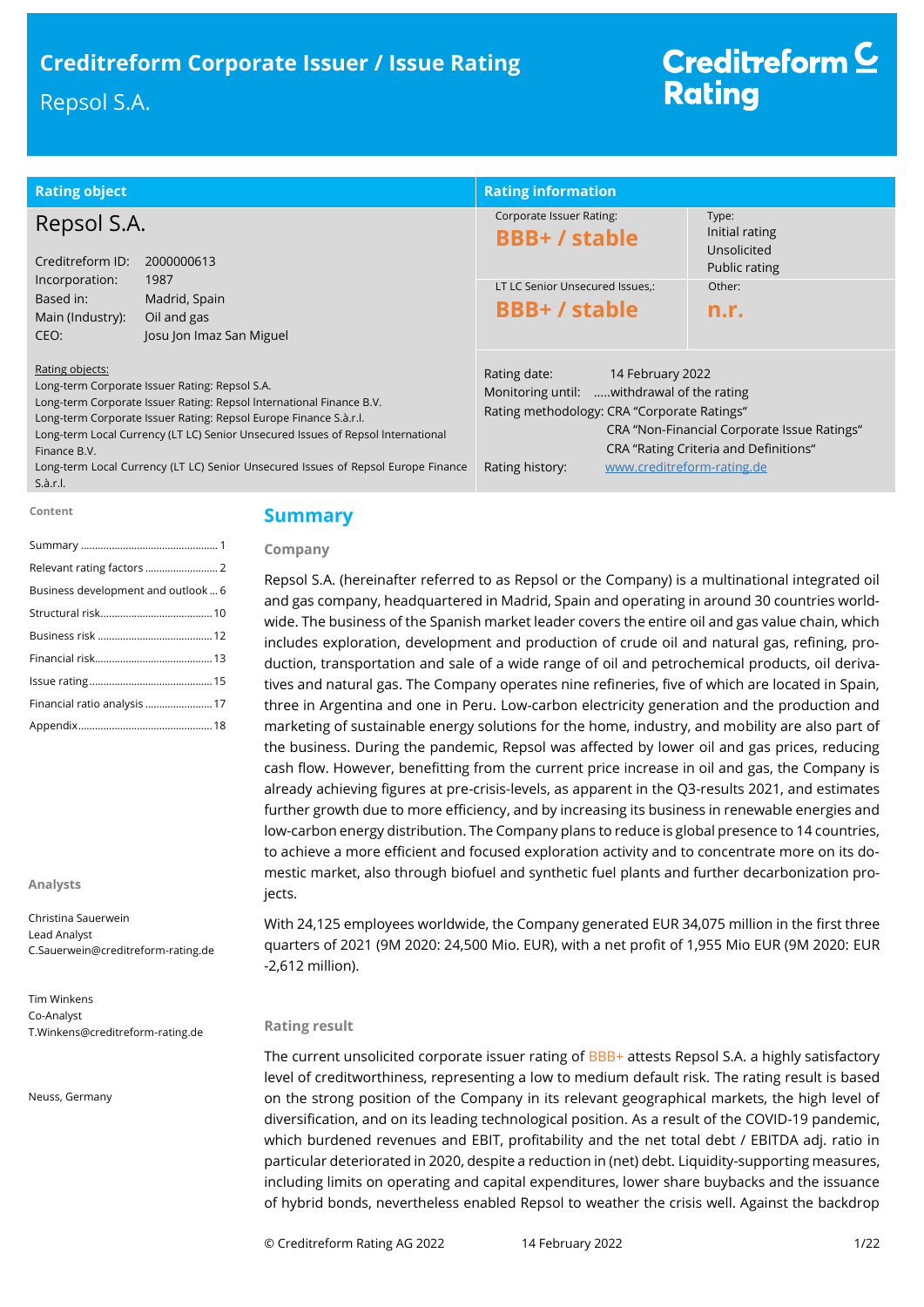of the global market recovery and commodity prices, performance in the first three quarters of FY2021 showed a significant improvement in earnings and cash flows, which, combined with the Company's financial discipline, support our rating assessment. As a negative ESG factor, the fossil fuel-focused business model impacts the rating.

### **Outlook**

The one-year outlook for the unsolicited corporate issuer rating of Repsol S.A. is stable. We assume that, in accordance with progress towards a sustainable containment of the COVID-19 pandemic and an expected further overall economic recovery in 2022, the demand for oil and gas products will further improve. Currently, the oil and gas supply does not cover increased demand resulting from an improving post-pandemic economic situation, which is the primary reason for extreme price increases, especially in Europe. We assume an overall price stabilization and do not expect commodity price erosions in the short-term. However, despite rising oil and gas prices, the outlook is constrained by uncertainties, e.g. current geopolitical tensions, volatile commodity prices and further possible stringent environmental policy.

# **Relevant rating factors**

Table 1: Financials I Source: Repsol S.A. consolidated financial statements 2020, standardized by CRA

| <b>Repsol S.A.</b><br>Selected key figures of the financial statement analysis | <b>CRA standardized figures<sup>1</sup></b> |          |  |
|--------------------------------------------------------------------------------|---------------------------------------------|----------|--|
| <b>Basis: Annual accounts and report of 31.12. (IFRS)</b>                      | 2019                                        | 2020     |  |
| Sales (million EUR)                                                            | 49,328                                      | 33,282   |  |
| <b>EBITDA (million EUR)</b>                                                    | 4,478                                       | 2,218    |  |
| <b>EBIT (million EUR)</b>                                                      | 2,044                                       | 11       |  |
| EAT (million EUR)                                                              | $-3,789$                                    | $-3,320$ |  |
| EAT after transfer (million EUR)                                               | $-3,816$                                    | $-3,289$ |  |
| Total assets (million EUR)                                                     | 51,759                                      | 44,200   |  |
| Equity ratio (%)                                                               | 41.44                                       | 39.77    |  |
| Capital lock-up period (days)                                                  | 26.92                                       | 27.10    |  |
| Short-term capital lock-up (%)                                                 | 19.49                                       | 20.67    |  |
| Net total debt / EBITDA adj. (Factor)                                          | 6.31                                        | 10.54    |  |
| Ratio of interest expenses to total debt (%)                                   | 1.29                                        | 1.28     |  |
| Return on investment (%)                                                       | $-6,36$                                     | $-6.48$  |  |

#### **Reference:**

The relevant rating factors (key drivers) mentioned in this section, are predominantly based on internal analyses, evaluations of the rating process, the derived valuations of the analysts participating in the rating and, if applicable, other rating committee members. The fundamental external sources used, are specified in the section "Regulatory requirements" and "Rules on the presentation of credit ratings and rating outlooks".

#### **Excerpts from the financial key figures analysis 2020:**

- + Equity ratio
- + Liquidity
- + Ratio of interest expenses to total ….debt
- Revenues decrease
- Results
- Net total debt/EBITDA

<sup>1</sup> For analytical purposes, CRA adjusted the original values in the financial statements in the context of its financial ratio analysis. For example, when calculating the analytical equity ratio, deferred tax assets, goodwill (entirely or partly), and internally generated intangible assets are subtracted from the original equity, whilst deferred tax liabilities are added. Net total debt considers all balance sheet liabilities. Therefore, the key financial figures shown often deviate from the original values of the company.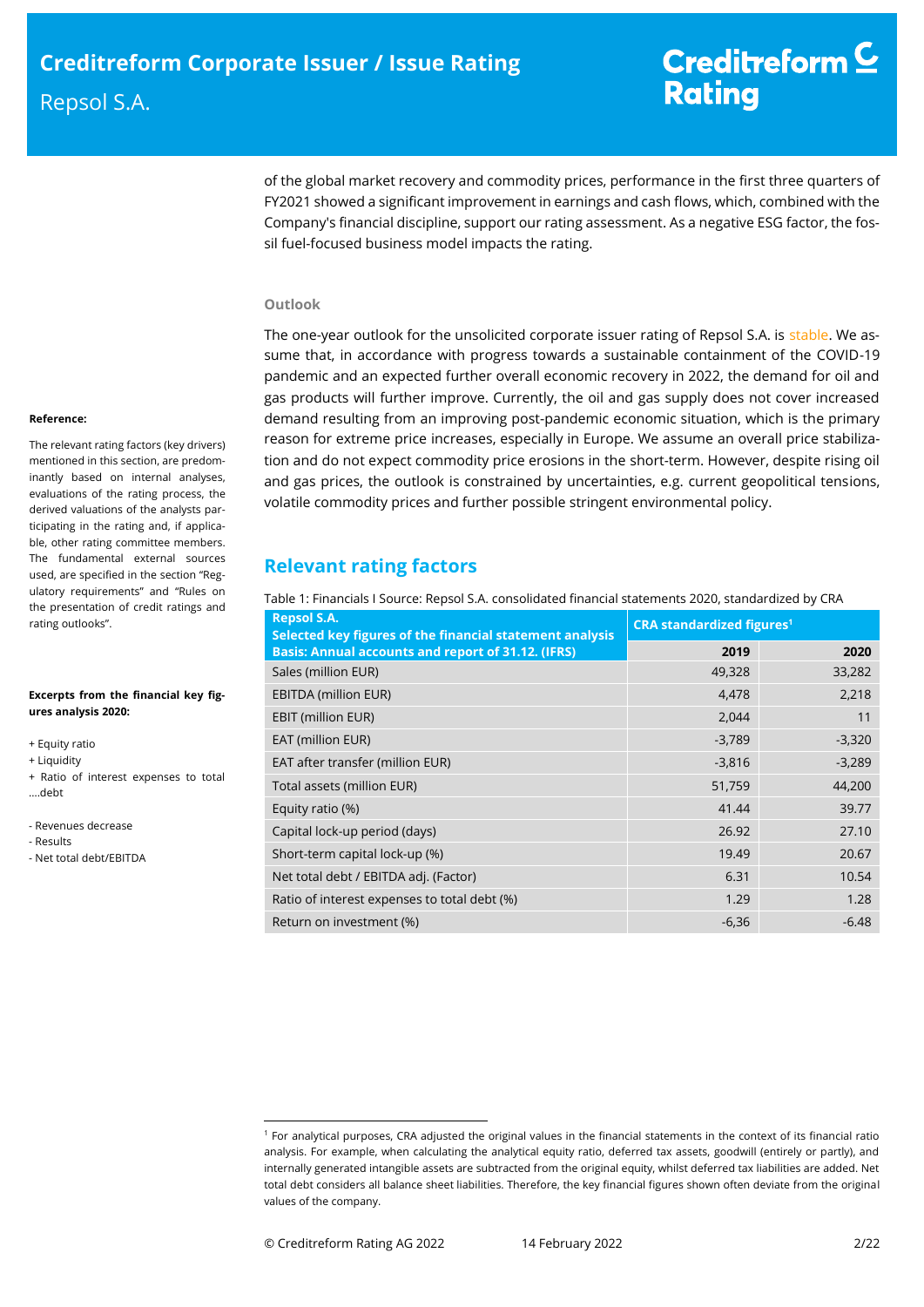# Repsol S.A.

(-).

**General rating factors** summarize the key issues that – according to the analysts as per the date of the rating – have a significant or long-term impact on the rating, whether positive (+) or negative

# Creditreform<sup>C</sup> **Rating**

## **General rating factors**

- National leader in its strategic business areas
- Geographical diversification
- Good access to financial markets
- Diversified hydrocarbon resource base
- + Integrated business model with diversified up- and downstream activities
- Exposure to economic cycles
- Volatile commodity prices
- Highly competitive market
- Country and environment risks, especially in upstream activities
- Foreign exchange risks

## **Current rating factors**

- Proven crisis resilience: Strong investment and net debt reduction in 2020
- Significant oil and gas price increase and gradual recovery in demand in 2021
- Planning business model adjustments in line with the energy transition and climate change constraints
- + New strategy implementing growth and cash increase in line with financial discipline
- M&A activities, sale of all assets in Russia
- Oil price affected by adverse COVID-19 effects: financial weakening in 2020
- Impairments associated with oil price decline as well as environmental constraints in 2020
- Results severely impacted due to the consequences of the COVID-19 crisis in 2020
- Volatile market conditions

# **Prospective rating factors**

- Ongoing oil and gas price increase
- Successful implementation of the industrial transformation
- M&A activities in line with a focused country portfolio
- + Stable economic recovery in line with growing population increasing demand
- New business opportunities due to energy transition
- Cash-flow growth due to higher margins
	- Increasing regulatory restrictions for the oil and gas industry
- Significant price declines
- Higher dividend distribution in line with share buyback program
- High investment requirements
	- Geopolitical difficulties, worsening economic situation
- Accelerated transition in energy landscape, changing market conditions

**Current rating factors** are the key factors that, in addition to the underlying rating factors, have an impact on the current rating.

#### and possible events which – according to the analysts as of the date of the rating – would most likely have a stabilizing or positive effect (+) or a weakening or negative effect (-) on future ratings, if they occurred. This is not an exhaustive list of possible future events with potential relevance for future ratings. Circumstances can arise that are not in-

**Prospective rating factors** are factors

cluded in the list of prospective factors whose effects are impossible to assess at the time of the rating, either because these effects are uncertain or because the underlying events are deemed unlikely to occur.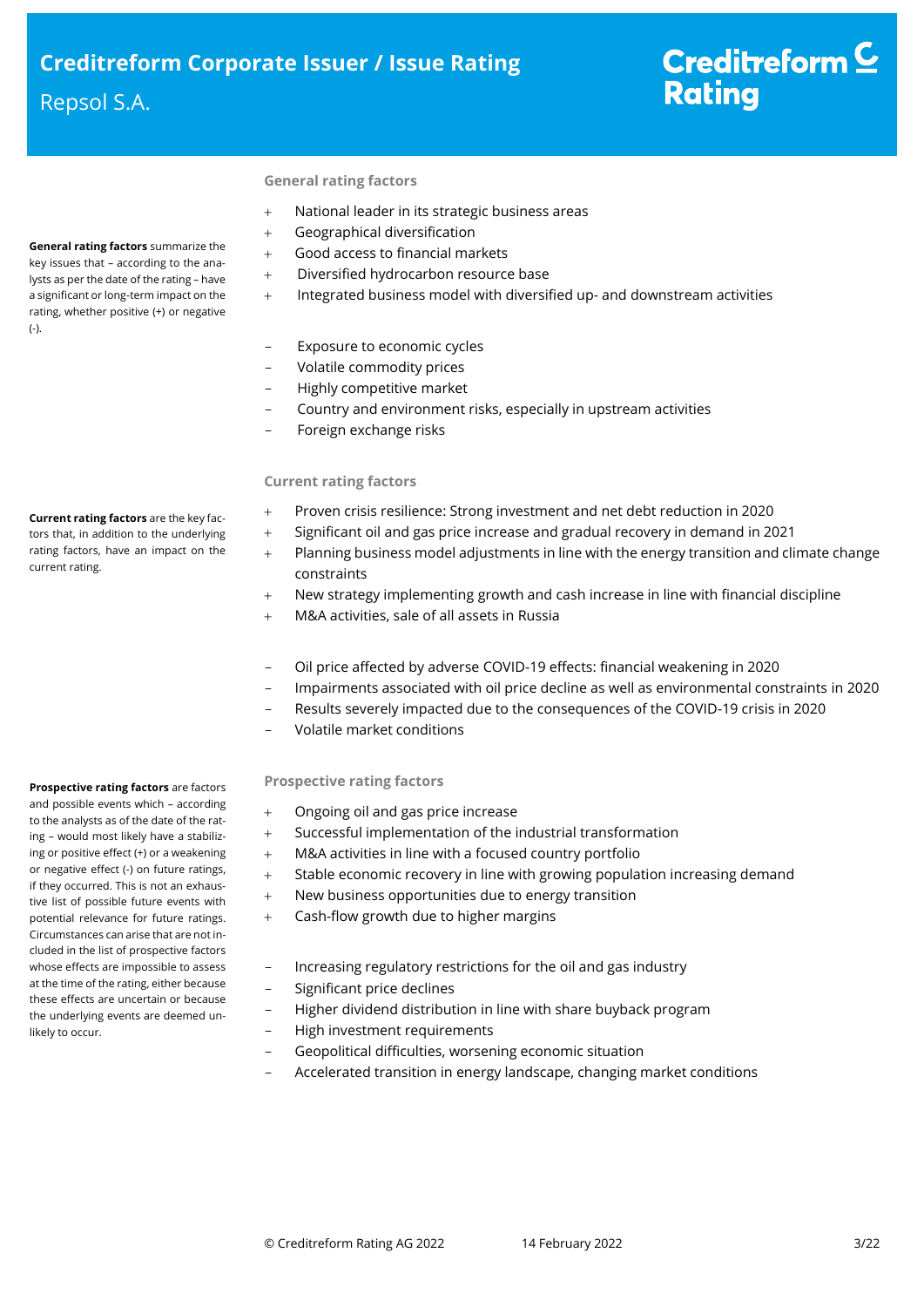# Creditreform  $C$ **Rating**

#### **ESG-factors**

CRA generally considers ESG factors (environment, social and governance) within its rating decisions. In the case of Repsol S.A. we have identified ESG factors with significant influence on the following categories, which are described in the sections below.

(E) Environment ⊠ (S) Social □ (G) Governance □

- (E): Current focus on fossil energy sources and production materials
- (E): Risks of impairments in the short to medium-term as a result of changes in the market and regulatory environment (stranded asset risk)
	- (E): Mid- to long-term risks for the business model of the oil and gas industry, a well as the financing e.g. related to EU-Taxonomy

We see Repsol's current business model to be impaired in the medium to long term due to societal and political changes with regard to fossil fuels, based on European and international environmental and climate protection targets. Global efforts towards decarbonization lead us to expect significant shifts in the demand for fossil fuels in the medium term, which have a direct material influence on the Company's activities in the form of restrictions, costs for  $CO<sub>2</sub>$  certificates and environmental protection measures, recultivation expenses, as well as on its investment behavior in the form of redesigning the product portfolio and investments in technologies aiming to limit CO<sub>2</sub> emissions. Current trends in automobile registrations imply likely shifts and a general decline in demand for refined products. In addition, these tendencies have an ever greater influence on the behavior of potential investors, and could make access to capital market resources more difficult in the future. Repsol already recognized impairment charges related to environmental constraints and the accelerated energy transition

Nevertheless, we assume that oil and gas will continue to play an important role in the energy business and industrial production in the long term, albeit with gradually decreasing relevance. Since the beginning of February 2022, the European Commission classified natural gas to be sustainable under certain conditions, regarding gas as an essential part of the energy mix in the long term and as a transitional technology. In addition, the long-term goal of the Company is to establish a new operating model, a hybrid energy model that combines electrification with lowcarbon fuels, advanced biofuels, synthetic fuels and renewable hydrogen fuels, the latter to serve long-distance road transport as well as the maritime and aviation industries. In line with the Paris Agreement, Repsol's strategy is aimed at the fundamental target of complete climate neutrality (Scope 1, 2 and 3) by 2050. Repsol plans a decarbonization path of its assets, and the new business model initially investments of EUR 6.5 billion EUR for the period 2021-2025.

We consider Repsol's measures as positive and plausible; however, market conditions could change significantly in the long-term due to political measures or disruptive technologies, adversely affecting the industry. A recent incident also further highlights the environmental risks of the oil and gas industry. On 15 January 2022, the Hunga Tonga-Hunga Ha'apai volcano in the South Pacific state of Tonga triggered very high tidal waves far from the site of the eruption. As a result, crude oil leaked during the unloading of the tanker Mare Doricum at Repsol's refinery, la Pampilla in the port province Callao in Peru, polluting 21 beaches along the country's coast. Approximately 12,000 barrels of oil spilled into the water, affecting an area of up to 9 million square meters. Seabirds and marine animals have been affected by the oil spill, resulting in heavy losses for fisheries and tourism. The government of Peru declared a state of emergency. According to the press articles, the government is currently taking legal actions against Repsol to determine whether Repsol can be held legally responsible, while Repsol denies the responsibility for the accident. Depending on the outcome of the investigation and a possible legal ruling,

**ESG factors** are factors related to environment, social issues and, governance. For more information, please see the "Regulatory requirements". CRA generally takes ESG relevant factors into account, when assessing the rating object and discloses them when they have a significant influence on the creditworthiness of the rating object, leading to a change in the rating result or the outlook.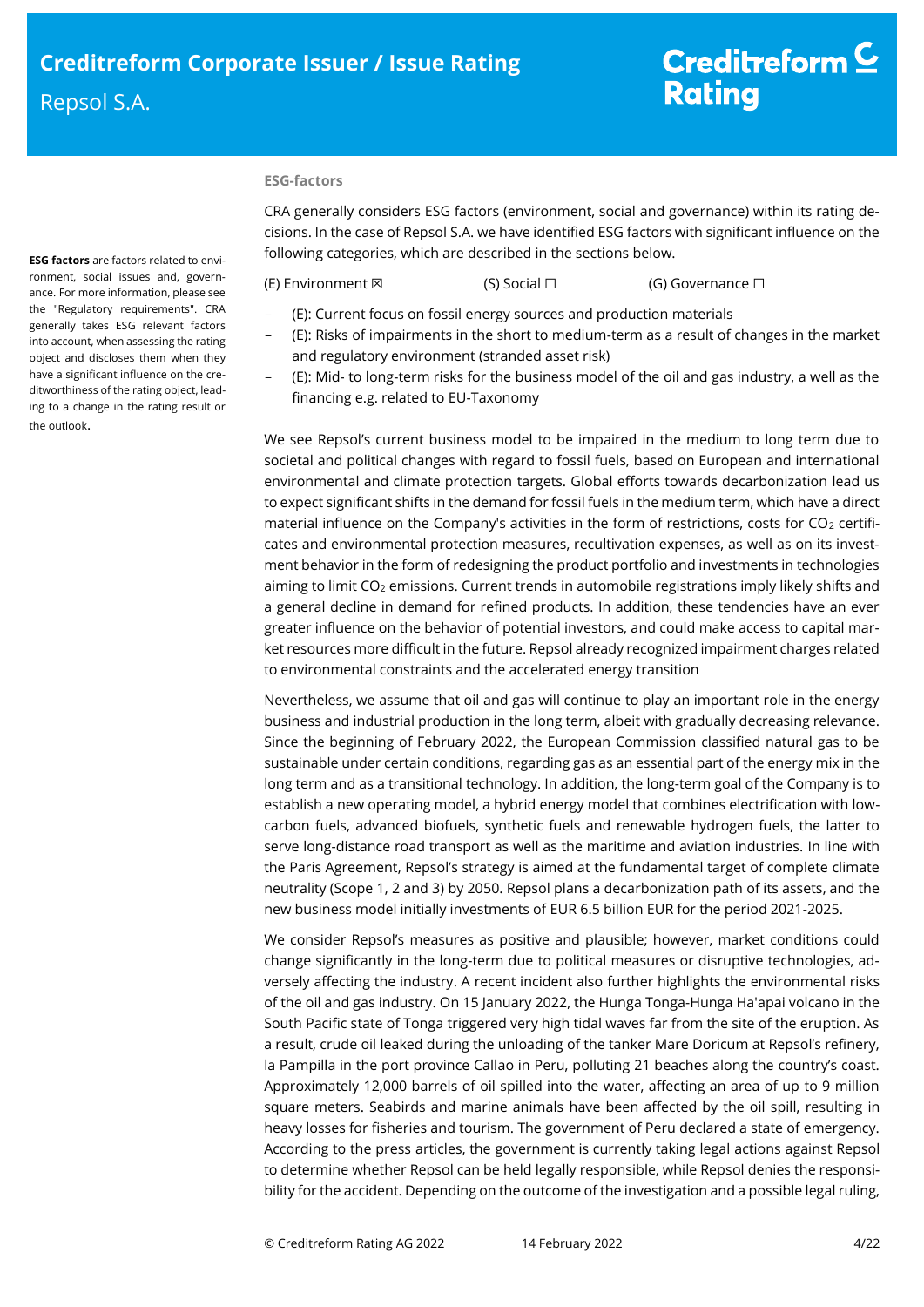the resulting consequences for Repsol could have further implications to the rating, which could relate to all of the three ESG factors Environmental, Social, and Governance. It is also conceivable that there might be international consequences in the form of further production bans due to a high risk of accidents. Several countries have already initiated the end of oil exploration at sea in the fight against climate change. Since offshore production is associated with far-reaching environmental risks, countries such as France and Denmark have already banned the search for oil and gas in their waters.

Overall, regardless of the current incident, we see that Repsol has a strongly integrated ESG culture, as described in the section "Structural Risk", and see the planned business model adjustments, as well as parts of the current business model, as sustainable with regard to future prospects. Nonetheless, the industry is subject to strict environmental policies as well as technologically disruptive processes that have already a material impact on Repsol's financials. Due to the specific goals and active measures to improve its sustainability, we currently see the negative effects of ESG factors as limited to one notch with regard to the current business model risk. Should new significant information come to light regarding the environmental disaster in Peru, rating adjustments may be made if necessary.

A general valid description of Creditreform Rating AG, as well as a valid description of corporate ratings for understanding and assessing ESG factors in the context of the credit rating process, can be found [here.](https://creditreform-rating.de/en/about-us/regulatory-requirements.html?file=files/content/downloads/Externes%20Rating/Regulatorische%20Anforderungen/EN/Ratingmethodiken%20EN/The%20Impact%20of%20ESG%20Factors%20on%20Credit%20Ratings.pdf)

### **Best-case scenario: BBB+**

In our best-case scenario for one year, we assume a rating of BBB+. In this scenario, economic recovery progresses further in 2022, benefitting results and enabling the Company to generate stable financial figures at pre-crisis levels. The Company continues to implement its strategy and follow efficiency optimization measures and financial discipline without any disturbance variables impacting the business development. Repsol's framework is gradually beginning to stabilize. However, despite progressing results, the best-case is constrained by uncertainties, e.g. in particular in regard of the environmental disaster in Peru, current geopolitical tensions, volatile commodity prices and further possible stringent environmental policy.

### **Worst-case scenario: BBB-**

In the worst-case scenario for one year, we assume a rating of BBB-. In this scenario, we assume that the macroeconomic economic environment remains unstable, resulting in further deterioration of the Company's earnings, or a disproportionate increase in debt compared to earnings and/or other unforeseeable measures that affect operating performance, restricting income potential to sufficiently offset the high investment requirements. In addition, the Company could be impaired by extraordinary expenses related to the environmental disaster in Peru.

#### Please note:

The scenarios are based on information available at the time of the rating. Within the forecast horizon, circumstances may occur that could lead to a change of the rating out of the indicated range.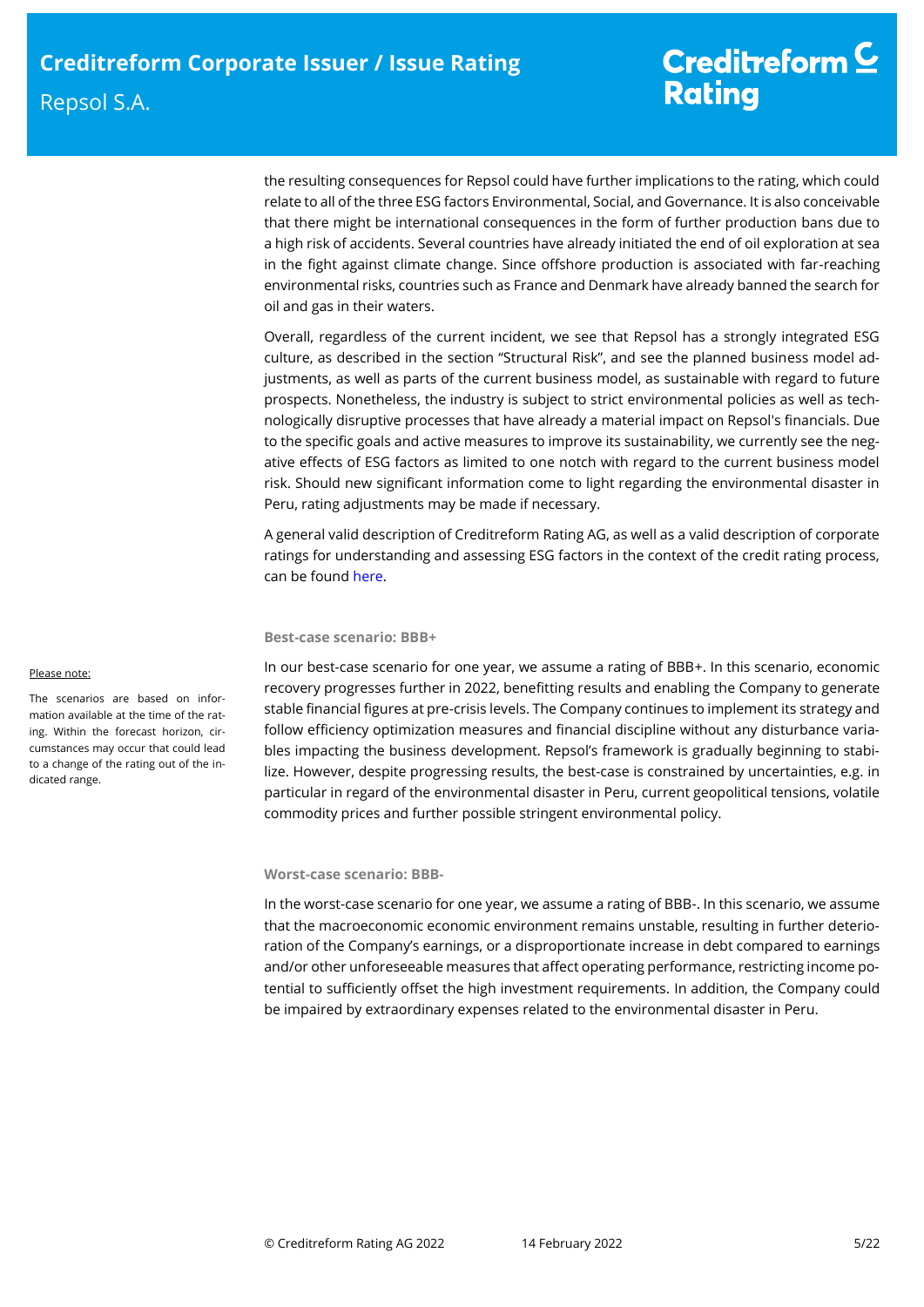# **Business development and outlook**

In 2020, Repsol's development was affected by highly challenging market conditions. Repsol's operating performance was disrupted in particular by a global economic recession in the wake of the COVID-19 pandemic. Lockdown measures in order to contain the spread of COVID-19 caused a sharp decline in demand for oil and gas, lower sales in mobility and a reduction in refining margins. The situation was aggravated by disagreements among the OPEC+ members to cut oil production at an early stage, causing an oversupply of oil in March 2020 with an unprecedented fall in prices. As a result, the average oil price (Brent) declined by 34.9% and the average gas price (Henry Hub) by 19.2% compared to 2019. In addition, operational stoppages in Libya were in place due to security issues.

Table 2: Business development of Repsol, S.A. I Source: Repsol, S.A. Consolidated Annual Accounts 2020, standardized by CRA

| <b>EUR million</b> | 2017   | 2018   | 2019     | 2020     |
|--------------------|--------|--------|----------|----------|
| Revenues           | 41,668 | 49,873 | 49,328   | 33,282   |
| EBITDA             | 5,613  | 6,713  | 4,478    | 2,218    |
| <b>EBIT</b>        | 3,214  | 4,573  | 2,044    | 11       |
| <b>EBT</b>         | 3,381  | 3,745  | $-3,201$ | $-3,304$ |
| <b>EAT</b>         | 2,161  | 2,359  | $-3,789$ | $-3,320$ |

Against the backdrop of low prices and low production volumes due to lower social and industrial activities in 2020, Repsol suffered a significant decrease in revenues and earnings. Revenues decreased by 32.5% compared to 2019, and annual profit amounted to EUR -3,320 million. Every income-generating business segment**<sup>2</sup>** in all of Repsol's important markets was similarly adversely affected by the social and economic restrictions (see table 3). In addition to the slump in sales, Repsol recognized impairment charges mostly on its Upstream assets amounting to EUR 2,494 million due to adjustments on the price path of oil and gas, related to the COVID-19 effects and an expected accelerated development of the energy transition. Already in 2019 the Company had to recognize an impairment amounting to EUR 5,746 million, based on new price trends for oil and gas especially in relation to lower prices due to changing framework conditions for supply and demand and also in line with decarbonization and the energy transition, causing a net loss (see table 2). According to Repsol, inventory was, with EUR -978 million change in inventory valuation, significantly impacted by the exceptional economic situation in 2020. According to Repsol, the effects in line with write-downs, categorized as special items and inventory amounted to EUR -3,889 million (Non-IFRS), and the adjusted net income for 2020 was EUR 600 million. We take into account these extraordinary effects as non-recurring nature and consider the year 2020 as an exceptional year for the entire oil and gas industry. To counteract the aggravating circumstances in 2020, Repsol launched the so-called Resilience Plan, geared towards improving cash generation and strengthening the balance sheet, thus enabling the Company to maintain its investment-grade credit rating. Fewer treasury share acquisitions, considerable savings in operating expenses and significant investment reductions enabled Repsol to generate a positive operating cash flow of EUR 3,197 million (2019: EUR 5,837 million). According to the Company, Repsol achieved a reduction of more than EUR 350 million in opex and more than EUR 1 billion in capex. Payments for investments amounted to EUR 3,368 million (2019: EUR 6,390 million), a decrease of 47.3%. Net financial debt was reduced by EUR 1,305 million

 $2A$  detailed description of the segments can be found in the chapter "Structural risk".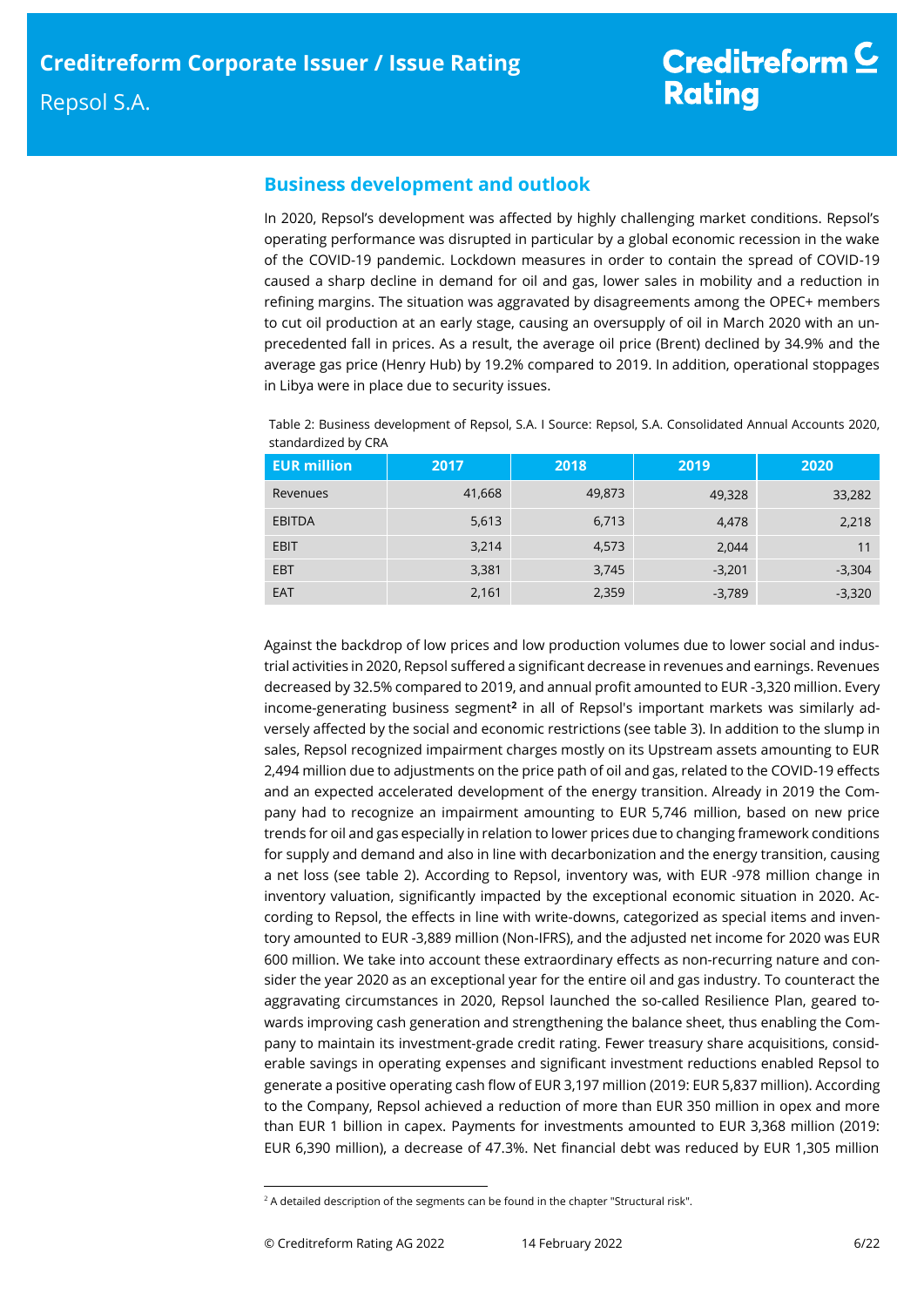compared to the previous year, amounting to EUR 6,778 million (2020: EUR 8,083 million), although the original aim was merely to maintain the level of net debt. The reduction was mainly caused by the issuance of perpetual hybrid bonds. For further Information, see the section "Financial Risk".

Despite a decrease in operating performance, operating cash flows amounted to EUR 1,380 million (2019: EUR 1,045 million), showing an increase of 32.1% year-on-year due to the impairment losses not being cash-effective in the short-term.

| <b>EUR million</b>               | 2019      | 2020      | Share % | $\Delta$ % |
|----------------------------------|-----------|-----------|---------|------------|
| Upstream                         | 4,678     | 2,963     | 8.9     | $-36.6$    |
| Industrial                       | 38,236    | 25,142    | 75.5    | $-34.2$    |
| <b>Commercial and Renewables</b> | 23,770    | 16,315    | 49.0    | $-31.4$    |
| Corporate and Others             | $-17,356$ | $-11,138$ | $-33.4$ | 35.8       |
| <b>Total</b>                     | 49,328    | 33,282    | 100     | $\sim$     |

Table 3: Sale share and development of corporate divisions I Source: Repsol, S.A. Consolidated Annual Accounts 2020

The business development in the first nine months of 2021 was characterized by a general economic recovery and favorable framework conditions, despite the ongoing COVID-19 pandemic. In the third quarter of 2021, the Brent price increased by over 70% to an average of 73.5 USD/bbl against the backdrop of macroeconomic growth, the normalization of global stocks, the production management of the OPEC+ alliance, and a disruption of oil production in the Gulf of Mexico after hurricane Ida. The Henry Hub price doubled to an average of 4.0 USD/Mbtu. The reasons for this price surge lie in the economic recovery, reduced global supply, and storage levels below the historical averages. Mainly due to the higher feedstock and utility costs, margins in the chemical and refinery business remained low.

As of 30 September 2021, Repsol generated revenues of EUR 34,075 million, showing an increase of 39.1% compared to the same period of the previous year (9M 2020: EUR 24,500 million). Operating income (EBIT) amounted to EUR 2,716 million (9M 2020: -1,559 million) and net income amounted to EUR 1,955 million (9M 2020: -2,612). This development was mainly driven by higher average realized prices for oil and gas, partially higher sales volumes and lower amortization, and costs in comparison with the same period of the previous year. According to Repsol, the special items amounted to EUR -271 million, corresponding mostly to provisions and negative currency changes, as well as the inventory effect of EUR 628 million., so that the adjusted net income amounted to EUR 1,582 million.

Table 4: Business development of Repsol S.A. I Source: Interim Consolidated Report as of September 30, 2021, reported information

| <b>EUR million</b>  | <b>9M 2020</b> | 9M 2021 | Δ     |
|---------------------|----------------|---------|-------|
| Revenues            | 24,500         | 34,075  | 9,575 |
| <b>EBITDA</b>       | 114            | 4,205   | 4,091 |
| <b>EBIT</b>         | $-1,559$       | 2,716   | 4,275 |
| <b>EAT</b>          | $-2,612$       | 1,955   | 4,567 |
| Adjusted net income | 196            | 1,528   | 1,332 |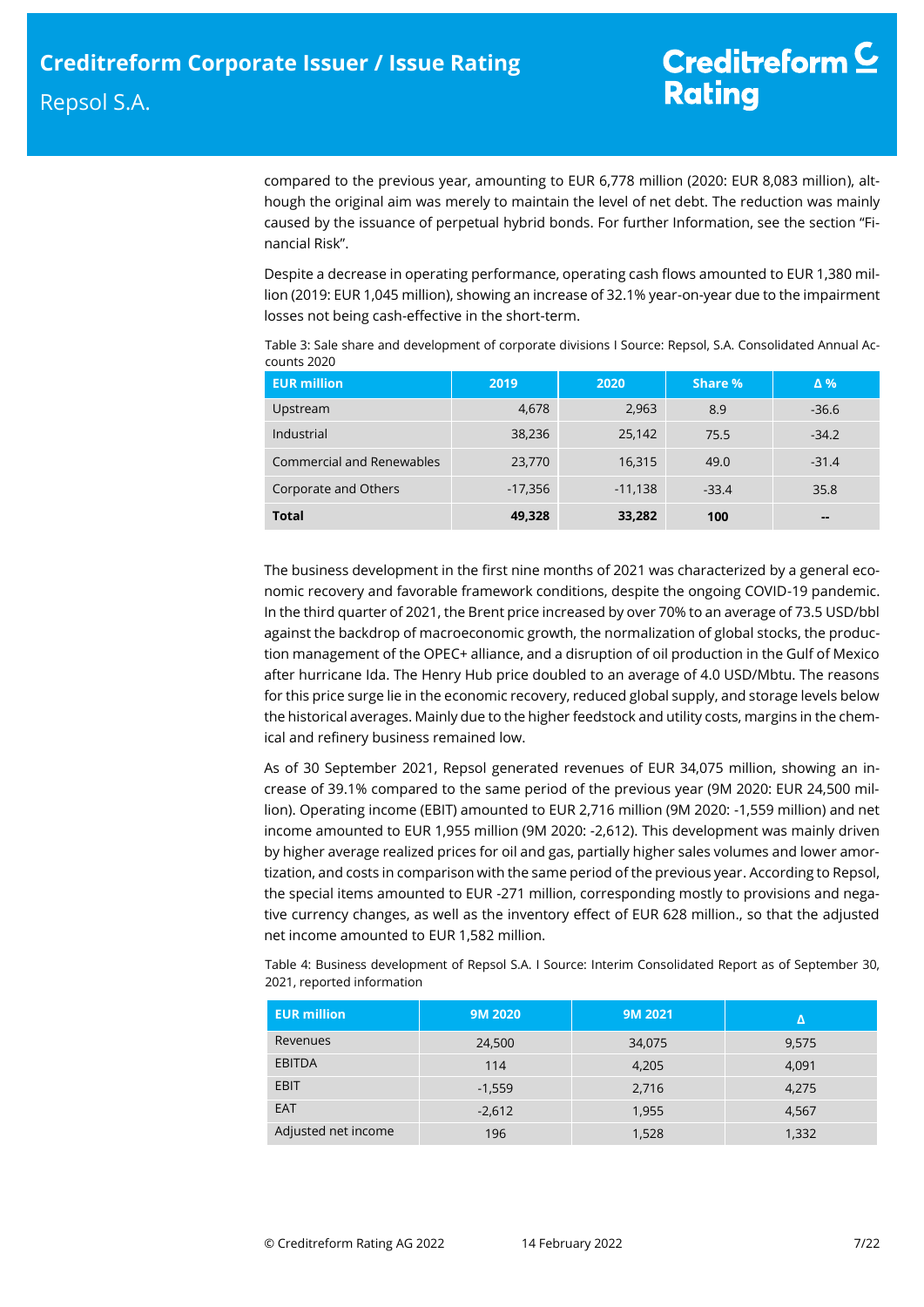# Creditreform  $\underline{\mathsf{C}}$ **Rating**

The segment Upstream In particular contributed to this strong operating performance, reporting an operating income of EUR 1,911 million (9M 2020: EUR 104) and an adjusted net income of EUR 1,063 million (9M 2020: EUR 104 million). Its contribution accounted for 67.7% of the total adjusted net income. Upstream benefited from higher average realized prices for oil and gas with a rise of 63.3% (USD/bbl) and 77.3% (USD/Thousand scf) respectively for nine months and lower amortization, partly offsetting lower production due to maintenance activities, higher taxes and costs. The adjusted net income of Industrial amounted to EUR 339 million (9M 2019: EUR 229 million), representing a rise of 48.0% in comparison with the same period of the previous year and a contribution to total adjusted net income of 21.4%. The rise resulted mainly from higher refining and petrochemical margins, partially offsetting a decrease in Trading as well as the higher taxes. Commercial and renewables recorded an adjusted income of EUR 397 million, representing a rise of 19.6% in comparison with the same period of the previous year, and a contribution to total adjusted net income of 25.1%. After the lifting of restrictions, Mobility recorded higher sales volumes, and new renewable projects also contributed to the increase. Corporate & Others improved by a 40.5% lower adjusted net loss, amounting to EUR -217 million (9M 2019: EUR -365 million), mainly due to higher results from treasury stock positions and intersegment adjustments.

Table 5: The development of corporate divisions in 9M 2021 I Source: Interim Consolidated Report as of September 30, 2021, reported information (Unaudited figures)

| in million EUR              | <b>Upstream</b>          |                   | <b>Industrial</b> |                   | <b>Commercial and</b><br><b>renewables</b> |            | Corporate<br>and<br><b>Others</b> |                   |
|-----------------------------|--------------------------|-------------------|-------------------|-------------------|--------------------------------------------|------------|-----------------------------------|-------------------|
|                             | <b>9M</b><br>2020        | <b>9M</b><br>2021 | 9M<br>2020        | <b>9M</b><br>2021 | 9M<br>2020                                 | 9M<br>2021 | <b>9M</b><br>2020                 | <b>9M</b><br>2021 |
| Revenues                    | 3,090                    | 4,637             | 18,697            | 26,944            | 12,303                                     | 15,637     | $-8,097$                          | $-11,300$         |
| Operating income            | 104                      | 1.911             | 308               | 436               | 447                                        | 551        | $-188$                            | $-132$            |
| Adjusted<br>net in-<br>come | $\overline{\phantom{a}}$ | 1,063             | 229               | 339               | 332                                        | 397        | $-365$                            | $-217$            |

The strong operating performance also helped to increase operating cash flows. Repsol achieved an operating cash flow of EUR 3,371 million (9M 2020: EUR 2,122 million), a rise of 58.9% in comparison with the same period of the previous year. After the strong investment reduction in 2020, investments increased by 6.2 % in comparison with the same period of the previous year, amounting to EUR 1,634 million (9M 2020: EUR 1,539 million), in line with its new strategic plan. After enduring the challenging environment in 2020 and successfully reaching its targets, Repsol's next goal is to become a net-zero-emission company by 2050 based on a multienergy model, which involves industrial transformation against the backdrop of the energy transition. Therefore, Repsol launched a Strategic plan for the 2021-2025 period in November 2020. Besides accelerating the energy transition, the Company aims to generate profitable growth and increase cash, financial discipline and shareholder remuneration with a more efficient business focus based on a multi-energy business model. Dividend payouts will steadily increase and share buybacks will continue. According to Repsol's adjustments in the third quarter of 2021, the planned Investment will total EUR 19.3 billion (2020: EUR 18.3 billion) for the period 2021- 2025, amounting EUR 6.5 billion (2020: EUR 5.5 billion) for low carbon projects, representing 33.7% of the total. To streamline and focus its exploration and production portfolio, the Company plans to reduce its global presence. To this end, the Company has agreed to sell its stake in its two remaining assets in Russia in the first quarter of 2022 to Gazprom Neft. With the purchase of shale oil and gas assets in January 2022 from Rockdale Marcellus, amounting to USD 222 million, the Company has expanded its upstream assets in the USA. The implementation of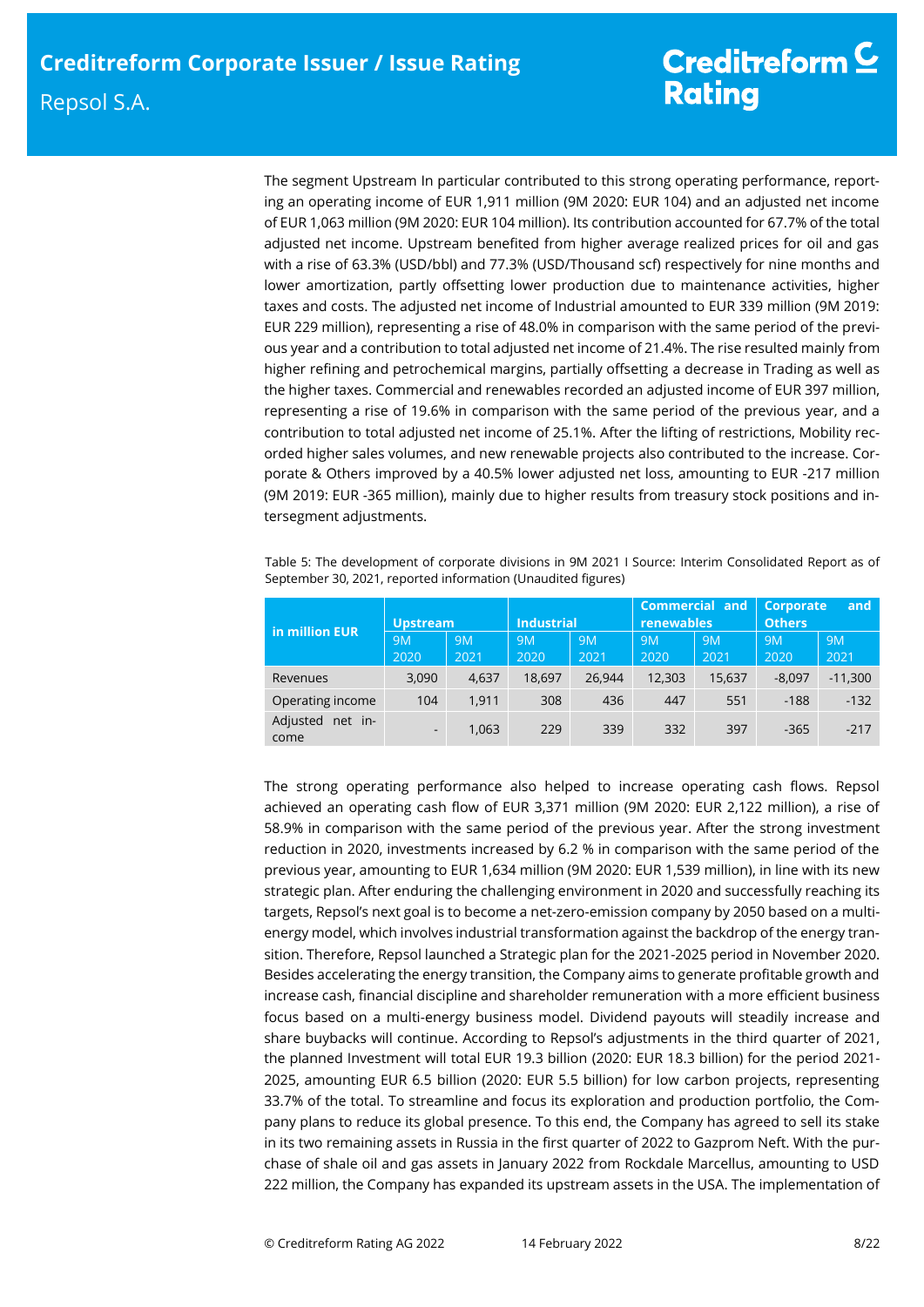# Creditreform  $\underline{\mathsf{C}}$ **Rating**

the Strategic Plan 2021-2025 is to be financed though the income generated, under the assumption of an average price of USD 50 / bbl Brent and USD 2.5 / Mbtu Henry Hub prices, allowing financial flexibility and a similar debt level to that seen in 2020. As multi-energy supplier on the Iberian Peninsula, offering more customized low-carbon energy and digital products, Repsol estimates it can increase the EBITDA of multi-energy offering by 1.4 times, generating EUR 1.4 billion in 2025. We consider the plan as ambitious, although quite realizable with a certain financial headroom in line with current price developments and forecasts, provided that no further disruptive events occur and there is no accelerated significant decline in demand as a result of the energy transition. Above all, however, we consider the plan as necessary in relation to the disruptive changes that the gas and oil market will be facing in the medium- to long-term perspective.

However, despite positive developments in oil and gas prices, supported by the latest decision of OPEC+ as of February 2022, not to expand oil output<sup>3</sup>, the gas and oil industry faces a still challenging environment. The actual economic consequences of the COVID-19 pandemic are still unclear, even if OPEC+ expects the new Omicron variant to have only moderate impact on oil demand. Further uncertainties arise from the Russia-Ukraine conflict; however, Repsol agreed to sell its last remaining assets in the first quarter of this year, ending its exploration and production business in Russia, which started in 2010. In view of the current circumstances, we consider the merger as positive. We also classify the situation in Peru and possible further acts of OPEC+ as uncertain. It remains to be seen what legal and monetary consequences will follow from Repsol's oil tanker accident, which triggered an oil spill on Peru's coast, but above all how the relationship between the Company and Peru continues to develop, since Peru is an important strategic market in Repsol's portfolio. For further information see the section "ESG-factors". Even if no further expansion of the output volume is currently planned at least until March, the further course of OPEC+ is also uncertain. It is unclear whether oil supply will be kept further tight in the short- to medium-term, or whether there will be adjustments to meet the increased deman, at least after the pandemic has passed, to counteract the energy crisis.

Overall, Repsol has withstood the crisis period due to its resilience plan, developing a wide range of successful cost- and liquidity-saving measures. The Company's good access to the financial market insured robust liquidity during the crisis period and enabled a significant reduction in balance sheet indebtedness. With its integrated business model, the Company is well established in the market and has a fundamentally solid position in its domestic market. Even though the level of Repsol's financials has deteriorated due to the consequences of the COVID-19 pandemic and due to adjustments with regard to decarbonization and the energy transition, we expect a stabilization of results as well as improved cash flow generation in conjunction with its growth strategy in the coming years, as can already be seen in the Group's results for Q3 2021. This will have a positive impact on the Company's profitability and financial stability ratios provided no further significant disturbances or events occur, which would cause deterioration of oil and gas prices. In spite of the last financial year's downward trend in earnings and profits, Repsol's liquidity situation is adequate and should allow corresponding room for maneuver for the expected investments. We also believe that the Company is well-positioned to face a still uncertain year in 2022.

<sup>&</sup>lt;sup>3</sup> With the latest expansion of delivery volume in February, OPEC+, reached a daily deliver volume of 400,000 barrels, approaching nearly pre-pandemic levels, but facing a higher demand.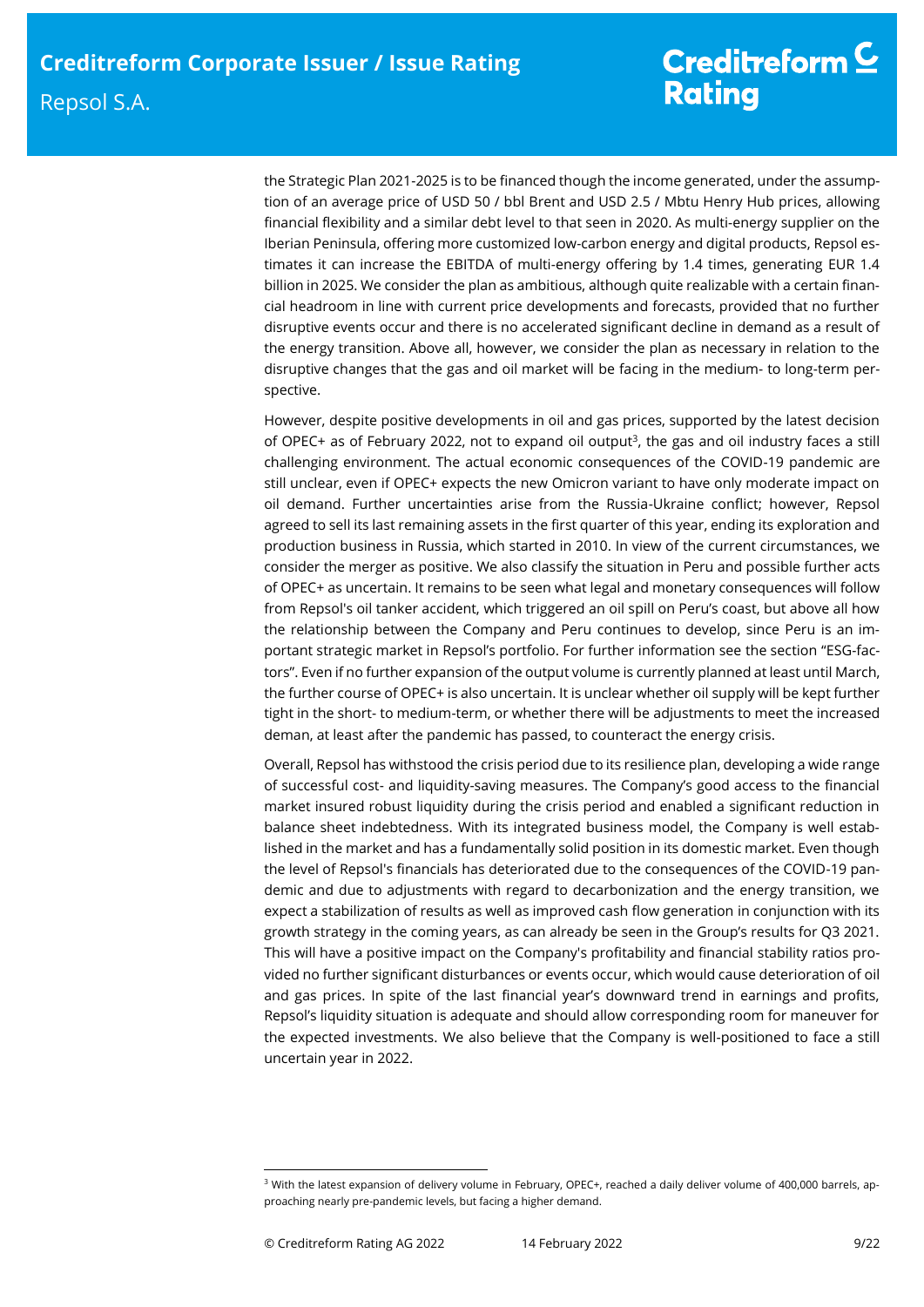# Creditreform  $\underline{\mathsf{C}}$ **Rating**

# **Structural risk**

Repsol S.A. is a Spanish multinational publicly-traded integrated energy and petrochemicals company, founded 1987 and headquartered in Madrid. It is a market leader and one of the biggest listed companies in Spain measured by revenue per year. The Company has been listed on the Spanish stock Exchanges (Madrid, Barcelona, Valencia, Bilbao) for over 25 years, and its shares are distributed between Sacyr, S.A. (7.8% of share capital), JP Morgan Chase & Co. (6.9% of share capital), Black Rock Inc. (5.0% of share capital), Armundi Asset Management S.A. (4.5% of share capital), with the remaining shares (75.6%) in free float.

As of 31 December 2020 the Group's structure comprised more than 300 companies, with Repsol S.A. as the parent company of the Group acting as a holding company. The Group's operations are conducted through subsidiaries that are directly or indirectly owned by Repsol S.A. and through stakes in joint ventures. The Group's main governing body is the Board of Directors, which determines its strategic orientation and supervises their implementation. The Board of Directors currently consists of 15 directors, featuring one Executive Director (CEO), nine Independent directors, two proprietary directors, and two non-executive Directors. The governance structure also distinguishes governance and management functions from oversight, control and strategic definition functions. The Board relies on the work of six committees: the Audit and Control Committee, the Remuneration Committee, the Delegate Committee, the Sustainability Committee, the Appointments Committee, and the Audit, Control and Risks Division.

With the aim of mitigating medium- to long-term risks related to the energy transition and sustainability, awareness of climate change is an integral part of Repsol's corporate governance, called climate change governance. All company members and committees are involved in the development and implementation process, including tasks such as setting and analyzing strategies and target proposals, approving and monitoring them etc. to enable optimal performance, specialized teams dedicated to climate-related issues support the individual business departments and divisions. In addition, the climate change targets are linked to the variable remuneration of the Board of Directors and the Company's employees.

On an operational level, Repsol's business is organized into four main segments: Upstream, Industrial, Commercial and Renewables, and Corporate. This structure has been in place since 2020. Before this, the corporate structure was divided in Upstream, Downstream and Corporate. The adjustment was made to better implement the new scope and objectives envisioned in the Strategic Plan 2021-2025, focusing more on the industrial transformation and enabling more efficiency and greater value transparency. The segment Upstream comprises exploration, development and production of crude oil and natural gas reserves. The average hydrocarbon production amounted to 648,000 barrels of oil equivalent (boe) per day in 2020, of which 432,000 boe per day in gas and 217,000 boe per day in liquids production. Industrial comprises refining activities, chemicals, trading and transportation of crude oil and oil products; sale, transportation and regasification of natural gas and liquefied natural gas; and wholesale and gas trading. Commercial and Renewables comprises low carbon power generation and renewable sources, sale of gas and power, mobility and sale of oil products, liquefied petroleum gas, lubricants, asphalt and other products, as well as electricity. The Company operates 4,966 petrol stations, of which roughly 3,331 are located in Spain making Repsol the nationwide largest petrol station operator. In Peru Repsol operates 589 petrol stations, in Portugal 496, in Italy 295 and in Mexico 255 petrol stations. The Company has low-emission electricity generation assets with a total installed capacity of 3.3 gigawatt. The Corporate division serves to enhance performance and value creation. In particular, the segment Commercial and Renewables is in line with the energy transition. Beside the industrial transformation, the new strategy should help to enable greater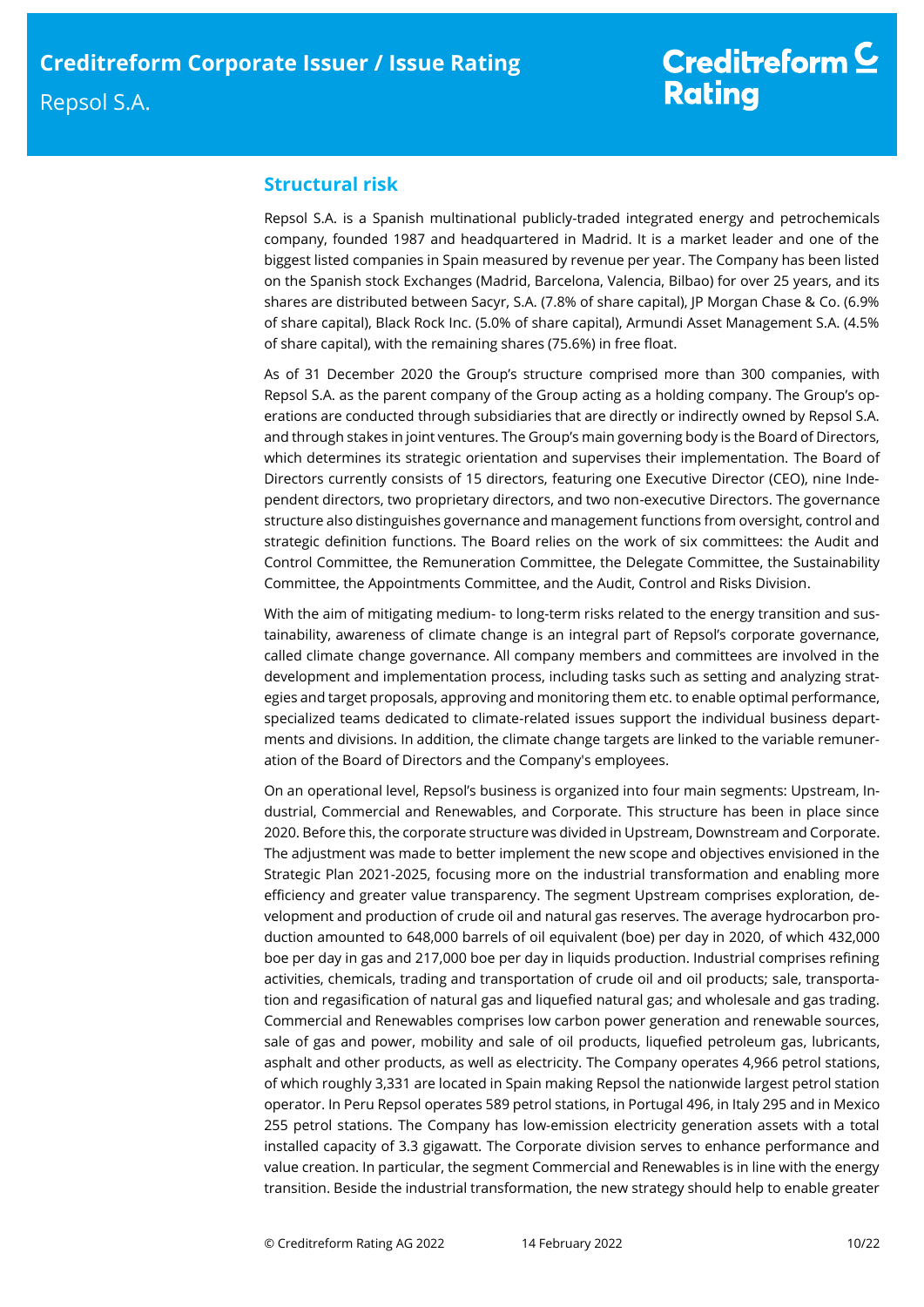energy efficiency in Repslol's traditional business, helping to reduce break-evens due to focusing on short-cycle projects with limited capex intensity.

As of 31.12.2020, Repsol operated in around 30 countries and employed 24,125 staff (31.12.2019: 25,228). Spain represents the core market of Repsol, generating 51.3% of the Company's total income from ordinary activities<sup>4</sup> in 2020. The United States generated 6.0%, Portugal 5.7%, Peru 5.0%, and the other countries accounted for 31.9% of the total income. Other countries include Canada and the Netherlands, which are also very important countries for Respol, but also many countries in Latin America and many others around the world. The Company's geographical diversification is, on one hand, a competitive strength of Repsol, enabling availability of resources, distribution of market risks, realization of synergies, and enhancement of production efficiency. On the other hand, the Company's widespread geographical diversification requires a high degree of organization and entails risks associated with local legal, political, economic, cultural and social particularities, as well as risks related to access to resources. To mitigate these risks, the Company is planning to reduce is global presence to 14 countries, reaching a more efficient and focused exploration activity and to concentrate more on its domestic market, investing roughly EUR 7.7 billion in the period 2021-2025, and which could become a competitive advantage due to the leaner organizational structure. Besides negative currency effects, there are geopolitical risks based on Repsol's country portfolio, affecting financials. There are political instabilities in Venezuela, Algeria, Libya with monetary consequences, which are however manageable for the Company in the short- to medium-term. Repsol monitors its strategy in accordance with the specific legislation and regulatory frameworks of the countries in which it operates. In the long term, however, it remains to be seen how circumstances in the respective countries will develop. We currently see further increased geopolitical risks in Russia. The sale of the assets in Russia could result in financial opportunities for the company should Russia actually impose oil sanctions on Europe. At present, however, it is unclear how Russia's foreign and energy policy will develop in the wake of the Ukraine crisis. Also, the consequences of the oil spill in Peru are unclear, which, according to the press, has strained the relationship between Peru and Repsol. Press reports indicate that the country is considering canceling contracts. This would be a strategic drawback, as Peru is an important energy country in Latin America. Repsol has been active there since 1996, having one of its nine refineries located there, and has in recent years expanded its exploration, production and marketing capacities. It has 589 service stations and a total surface area of 292 km<sup>2</sup> for production and development at its disposal. It remains to be seen what will happen with regard to the results of the investigation, possible settlements and the actual monetary consequences.

Based on publicly available information, we assume sufficiently developed structures with regard to risk management, accounting, and controlling, as well as other administrative and operational functional areas. Noteworthy are also risks related to the Company's acquisitions, including financing risks and risks related to the integration of acquired companies or projects into the Group. The Company's global diversification involves both risks and advantages in our view, facilitating good access to financial markets and enabling the establishment of state-of-the-art technology. Overall, we consider the structural risk to be elevated due to the specifics of the industry and, above all, country risks including geopolitical risks, which should be manageable based on Repsol's expertise.

<sup>4</sup> Total of revenues and income from services rendered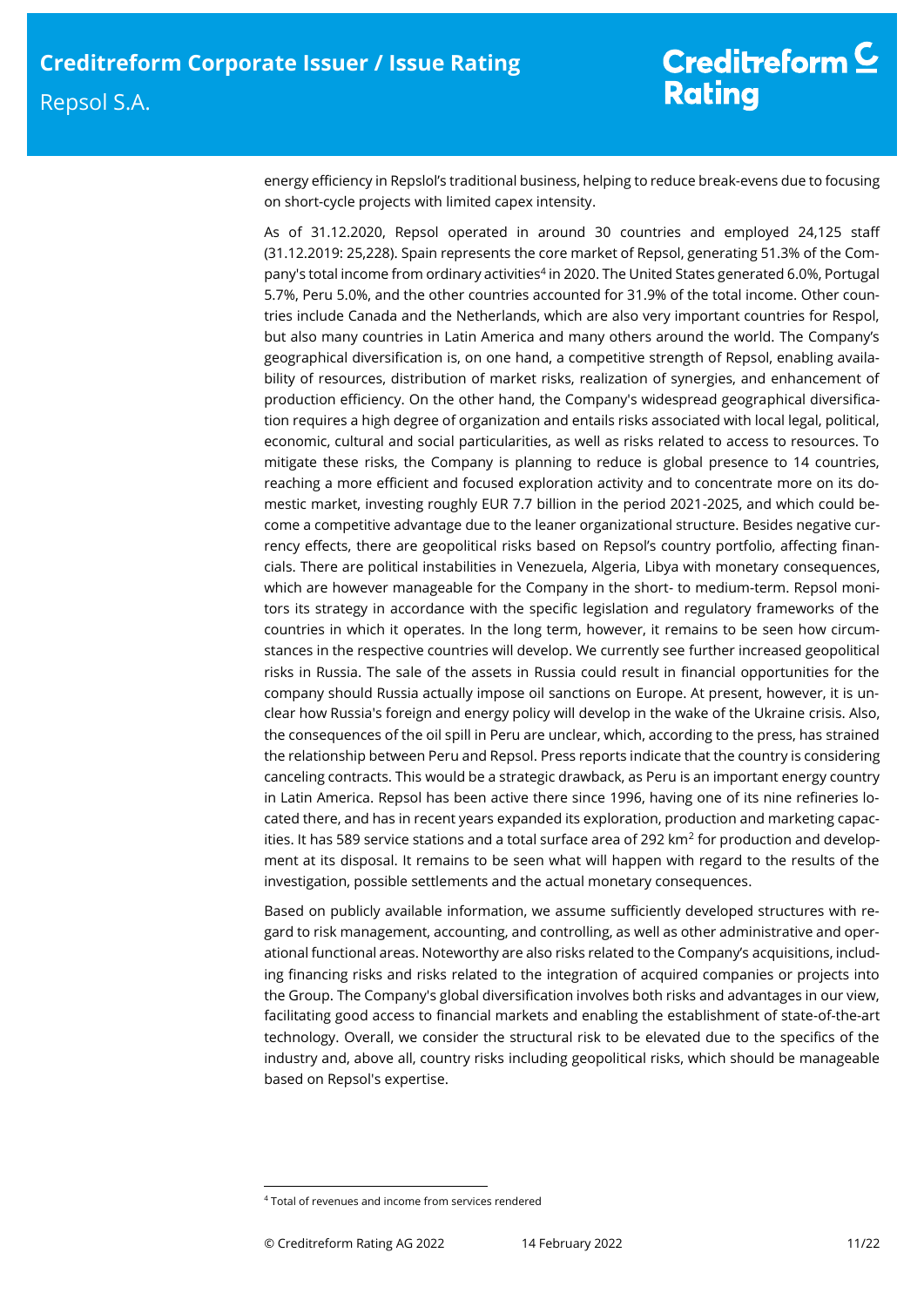# **Business risk**

The Group's activities and its results are subject to a range of risk factors, especially changes in crude oil and natural gas prices, refining and marketing margins, as well as exchange rates, particularly in the value of the euro compared to the dollar and, in the medium- to long-term, the general demand volume for fossil energy.

The Company does not have any influence on oil and natural gas prices, which are dependent on a variety of factors such as general global and regional economic developments and financial conditions, demand for energy, political circumstances in resource-producing regions, OPEC+ activities, the availability and cost of new technologies, and the regulation environment.

Generally, a decline in hydrocarbon prices has a negative effect on Repsol's results due to a decrease in revenues from oil and gas production. On the other hand, higher prices could negatively impact demand for the Company's products. The impact of changes in crude oil and gas prices on downstream operations depends on the time when the prices of finished products are adjusted to reflect these changes. Prolonged periods of low oil and gas prices could additionally lead to a necessity for a revaluation of the Group's assets and oil and gas reserves, as is currently being seen. Repsol's natural gas production in North America is sold on the spot market, hence also vulnerable to price volatility. To manage exposure to foreign exchange rate risks, and price risks for crude oil and oil products, Repsol uses derivative instruments.

Repsol has an integrated business model, combining upstream and downstream activities with operations along the whole oil and gas value chain, including hydrocarbon production, refinery of crude oil, liquefaction, production of petroleum products, the sale of petroleum products through its wide network of marketing & sales stations, and the distribution of power and gas to end-customers. This business model facilitates the creation of synergies between different activities and of additional value, and helps to generate additional cash flows from processing, hence compensating for the volatility of oil and gas prices. Repsol's growing policy initiatives aimed at climate and biodiversity protection, as well as decarbonization of the industry and energy production, will lead to a lower demand for hydrocarbon products, which could significantly negative affect Repsol's financials. However, as described in the section "ESG", the EU Commission has declared gas to be sustainable under certain conditions, which would benefit Repsol's business model. Nevertheless, due to expected lower demand for fossil fuels in particular from the year 2030 onward, in line with the Paris Agreement, the long-term goal of the Company is to enable a hybrid energy model that combines electrification with low-carbon fuels, advanced biofuels, synthetic fuels and renewable hydrogen fuels, the latter to serve long-distance road transport as well as the maritime and aviation industries. For this purpose the Company is increasing its investments in sustainable projects. We see Repsol's expansion into renewable energy in order to meet current global challenges and profit from them as favorable. As more energy producers are increasing their renewable energy production due to a changing market environment, competitive risks in this segment could arise for Repsol. Nonetheless, due to the growing demand for renewable energy as government requirements increase, and based on Repsol's position in its key markets and its state of the art technology, we do not consider a bottleneck risk to be likely.

We consider the general market conditions from a medium-term perspective on the one hand as favourable for Repsol, taking into consideration the overall high und growing demand for energy and chemical products in line with an economic recovery and global population growth, while on the other hand that the demand for petrol, diesel and fuel oil are expected to decrease in the medium-term perspective, following the electrification of mobility and the transition to environmentally-friendly heating. Simultaneously, the growing demand for natural gas as a less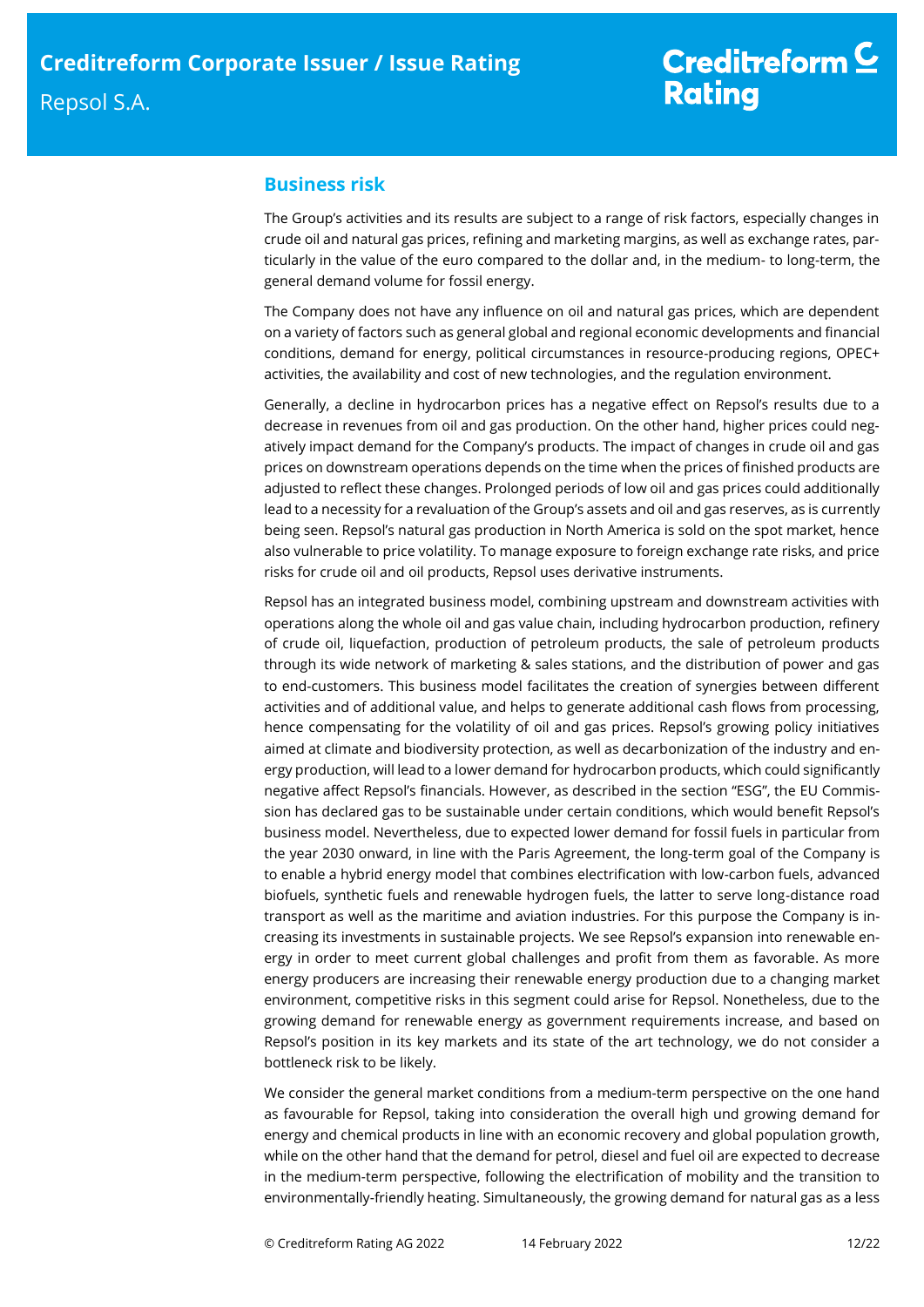CO2-intensive fossil substitute for oil in the period of realignment in the global energy market supports Repsol's growing perspectives. However, due to the urgency of climate change mitigation, the current relevant regulations could change along with the technological possibilities, which could lead to further challenging issues for the company. Nevertheless, as a large-scale company, and thanks to its integrated business model, Repsol is able to generate significant cash flows and withstand regional or global economic downturns and price volatilities, as well as to generate sufficient resources to develop new products and integrate new technologies in order to adapt to changing global market conditions. Despite the current environment of uncertainty and significant investment requirements, we view the business model as stable in in light of its perspectives. The Company thus should be able to respond appropriately to changing market conditions.

# **Financial risk**

For the purposes of its financial ratio analysis, Creditreform Rating AG (''CRA'') adjusted the original values in the financial statements. The following representations and calculations are based predominantly on these adjustments.

Despite the highly challenging market conditions in 2020, the Company demonstrated a satisfactory financing structure as well as a suitable financing policy, strengthening its equity and liquidity. CRA calculated an adjusted equity for 2020 of EUR 17,579 million (2019: EUR 21,448 million), which accounts for 39.8% of the structural balance sheet total (2019: 41.4%), thus showing a solid equity ratio. The decline in equity resulted mainly from net loss and currency effects, but was mitigated by the issuance of subordinated perpetual bonds for an amount of EUR 1.5 billion (nominal value) and the strong investment reduction as described above, These measures enabled the Company to reinforce liquidity. Cash and cash equivalents rose from EUR 2,979 Million in 2019 to EUR 4,321 Million 2020, a rise of 45.0%.

While adjusted equity declined by 18.0%, the equity ratio remained relatively stable due to the reduction in total debt; analytical total debt amounted to roughly EUR 26,621 million in 2020 (2019: EUR 30,311 million), representing a decrease of 12.2%, due mainly to more debt being paid off than was taken on. The reduction took place in current liabilities. Adjusted short-term debt decreased from EUR 15,085 million in 2019 to EUR 10,519 million in 2020, enabling relative matching maturities with adjusted current assets amounting to EUR 10.270 million (2019: 11.975 million), a change from 2019.

In addition to equity, the Company is mostly financed by non-current liabilities, accounting on an adjusted base for 36.4% of the structural balance sheet total. Repsol has financed itself mainly through long-term bond issues in euros and US dollars. As of 31 December 2020, bonds and obligations accounted for around 48.9% of total financial liabilities. Most of the bonds are part of the Euro Medium Term Note (EMTN) program, with a maximum total amount of up to EUR 10 billion, of which 5,75 billion (nominal value) have currently been placed. The second major source of debt financing are loans and bank borrowings, accounting for 28.4% of total financial liabilities, followed by lease liabilities at 18.4%.

The Company is very capital intensive: approximately 65.3% of the balance sheet total is tied up in long-term assets, reflecting the specific conditions of the business and emphasizing the importance and high levels of investment required for the development and maintenance of energy plants and the necessary machinery. The high capital intensity of the Company is largely offset by the non-current character of most of its obligations. In 2020, the asset coverage ratio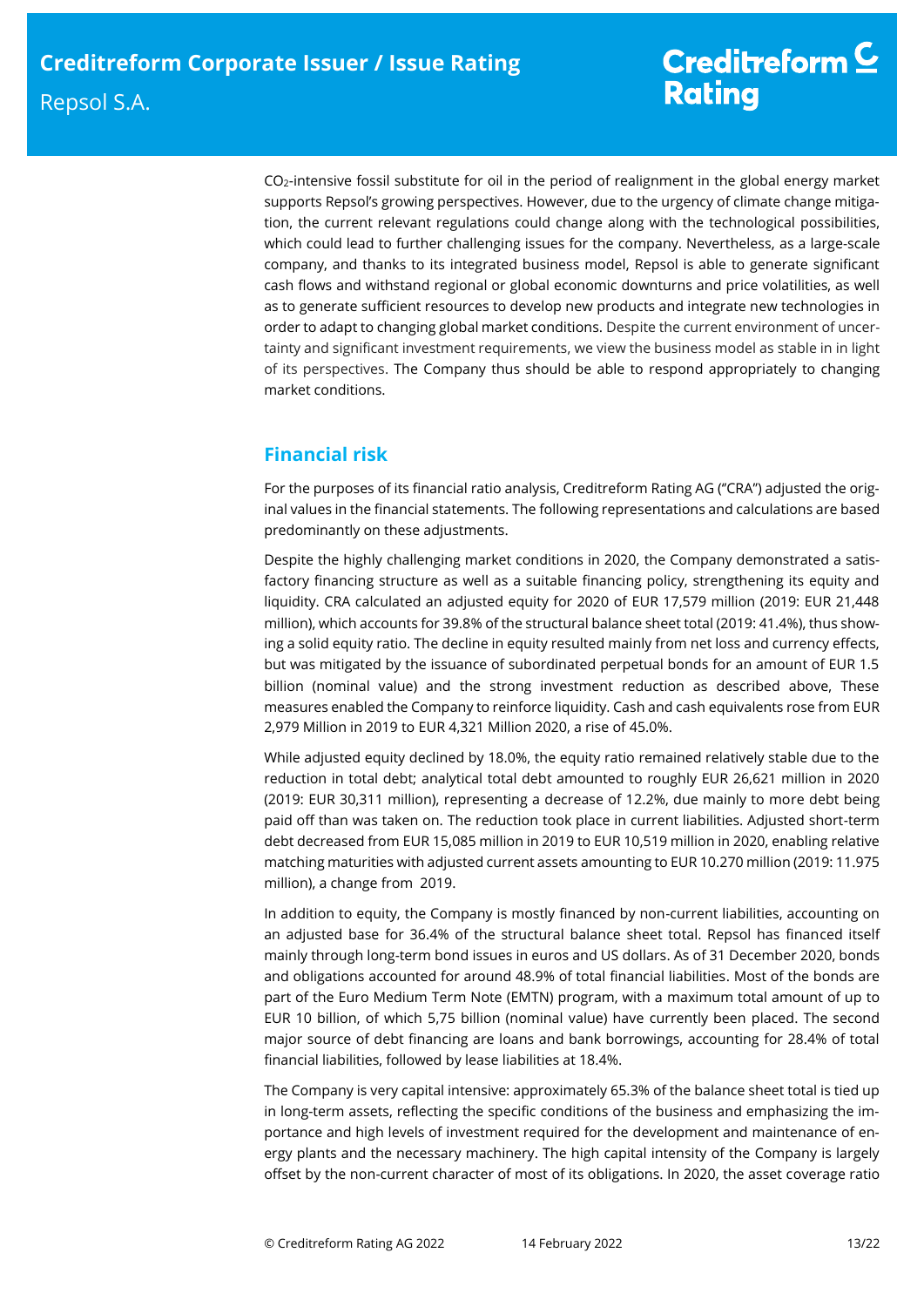amounted to 71.3% and taking the medium-term financial liabilities into account, full coverage was achieved. Overall, we see the finance structure as well-balanced.

CRA's adjusted ratio of net total debt / EBITDA adjusted rose from 6.3 in 2019 to 10.4 in 2020, burdened mostly by the oil price plunge in the wake of the COVID-19 pandemic.. In view of this, and based on the Company's positive cash flows, we still assess this key figure as portable in a short-term view. If the value remains high, it could have a negative impact on the rating; however, based on the third quarter figures, we expect a significant improvement in this metric. During the first nine months of 2021, the Company achieved a further net financial debt reduction, amounting to EUR 6,136 million as of 30 September 2021 (30. December 2020: EUR 6,778 million) and showing a reduction of 9.5% in comparison with 2020. Strong operating cash flow was more than sufficient to cover outstanding payments. EBITDA improved significantly, increasing from EUR 1,471 million in 9M 2020 to EUR 5,586 Mio in 9M 2021 million.

Regarding the dividend remuneration, shareholders can choose between a cash dividend payout or scrip dividends from the parent company. The latter option also has an adverse effect on liquidity through share buybacks in order to compensate the dilutive effect. In 2020, dividends paid in cash amounted to EUR 102 million. Dividends in the form of new shares amounted a worth of EUR 338 million, showing a negative payout ratio considering that a net loss was also generated last year. The distribution is reasonable, considering the adequate equity ratio. In view of the unstable environment, Repsol decided to not increase the dividend payout in 2021, with EUR 0.60 per share, enabling some financial relief. As of 2022, the share remuneration will steadily increase, including share buybacks. According to Repsol, cash dividend can exceed EUR 1 per share in 2025. Assuming the increases are in line with increasing cash flows, we consider the increase to be reasonable. Repsol plans to finance its investments primarily through its traditional business. In addition, it envisions launching green bonds or the entry of owners and investors in the low emissions generation business, or possibly a stock market launch, which would also provide some financial relief in coping with high investment requirements.

The Company has an adequate liquidity position taking into consideration its liquidity reserves as well as its strong cash flows. At the end of the third quarter of 2021, liquidity - including undrawn committed credit lines - amounted to EUR 9,948 million, and operating cash flows amounted to EUR 3,371 million (9M 2020: EUR 1,249 million).

Overall, provided that the oil price remains at a stable level and no further and longer-lasting disruptive variables occur, we do not see any significant short- or medium-term financial risks for Repsol, taking into consideration its good access to financial markets, satisfactory liquidity, strong cash flows and its well-coordinated and corporate favourable investment plans. The Company has an adequate capital structure and has diversified financing resources at its disposal that should allow Repsol to pursue its strategic plan. Further significant increases of net debt without a compensating EBITDA could have a negative impact on the rating assessment.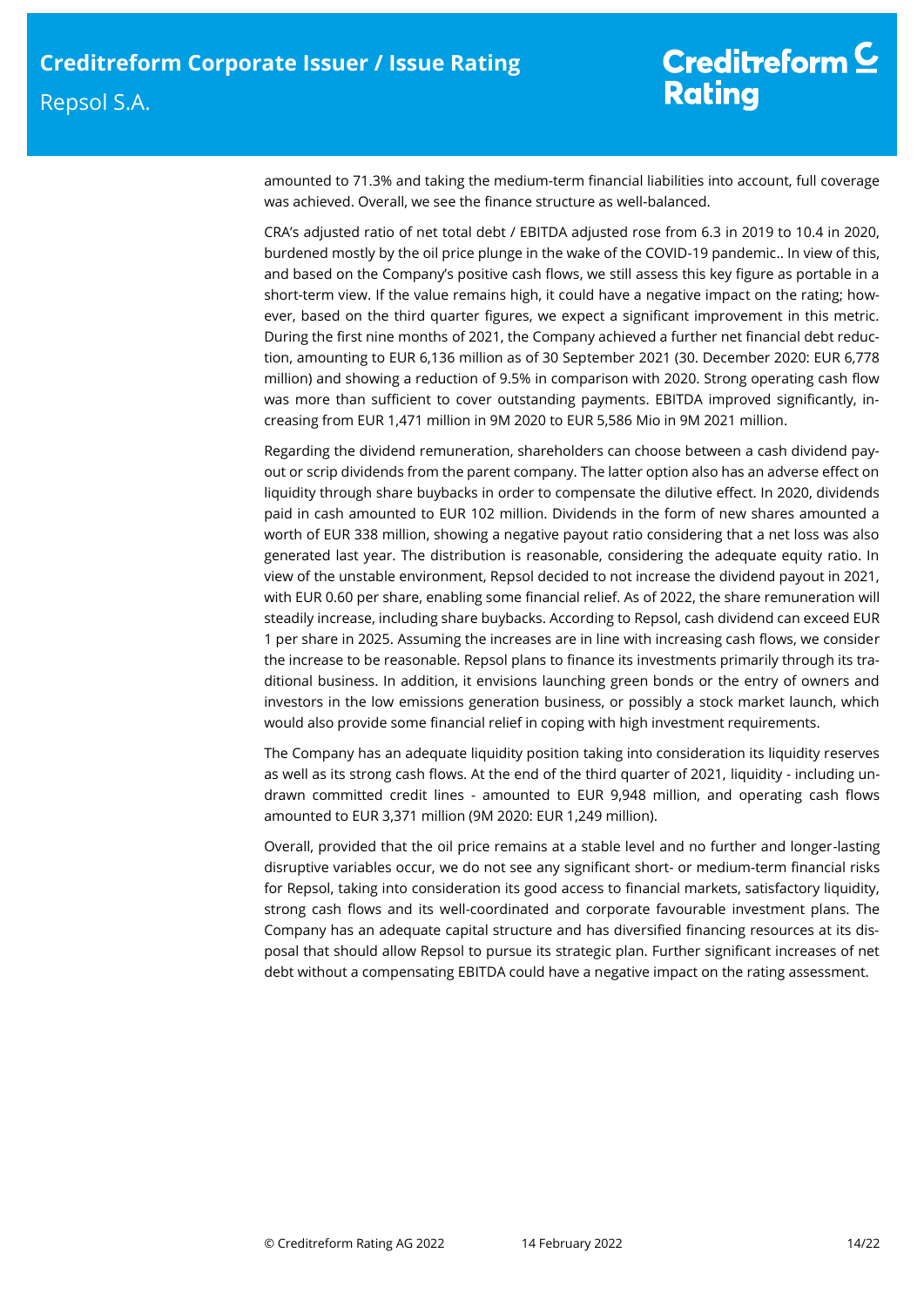# **Issue rating**

### **Further issuer ratings**

In addition to the rating of Repsol S.A. the following issuers and its issues (see below), have been rated.

- Repsol Europe Finance S.à.r.l.
- Repsol lnternational Finance B.V.

Due to the corporate, strategic, liability, financial, economic and performance-related interdependencies of the aforementioned subsidiaries (all of which are direct or indirect 100% subsidiaries of Repsol S.A. and which have been consolidated into the Group annual accounts) we derive the unsolicited issuer rating of Repsol Europe Finance S.à.r.l. and Repsol lnternational Finance B.V. from the unsolicited issuer rating of Repsol S.A. and set it equal to its rating of  $BBB+$ / stable.

#### **Issue rating details**

The rating objects of this issue rating are exclusively the long-term senior unsecured issues, denominated in euro, issued by Repsol Europe Finance S.à.r.l. and Repsol lnternational Finance B.V., and which are included in the list of ECB-eligible marketable assets. The ECB list of eligible marketable assets can be found on the website of the ECB.

The notes have been issued within the framework of the Euro Medium Term Note (EMTN) programme, of which the latest base prospectus dates from 7 May 2021. This EMTN programme amounts to EUR 10 billion and Repsola S.A. is guarantor. The notes under the EMTN programme are senior unsecured, and rank at least pari passu among themselves and with all other present and future unsecured obligations of the issuer. Additionally, the notes benefit from a negative pledge provision and a cross default mechanism.

We have assigned the long-term senior unsecured issues issued by Repsol Europe Finance S.à.r.l. and Repsol International Finance B.V. a rating of BBB+ / stable. The rating is based on the unsolicited corporate rating of by Repsol Europe Finance S.à.r.l. and Repsol lnternational Finance B.V., respectively Repsol S.A. For the issue ratings we have applied our rating methodology for corporate issues. Other types of debt instruments or issues denominated in other currencies of the issuer have not been rated by CRA. For a list of all currently valid ratings and additional information, please consult the website of Creditreform Rating AG.

#### **Overview**

Table 6: Overview of CRA Ratings I Source: CRA

| <b>Rating Category</b>                                | <b>Details</b> |               |  |  |
|-------------------------------------------------------|----------------|---------------|--|--|
|                                                       | Date           | Rating        |  |  |
| Repsol Europe Finance S.à.r.l. (Issuer)               | 14.02.2022     | BBB+ / stable |  |  |
| Repsol International Finance B.V (Issuer)             | 14.02.2022     | BBB+ / stable |  |  |
| Long-term Local Currency (LC) Senior Unsecured Issues | 14.02.2022     | BBB+ / stable |  |  |
| Other                                                 | <b>COLOR</b>   | n.r.          |  |  |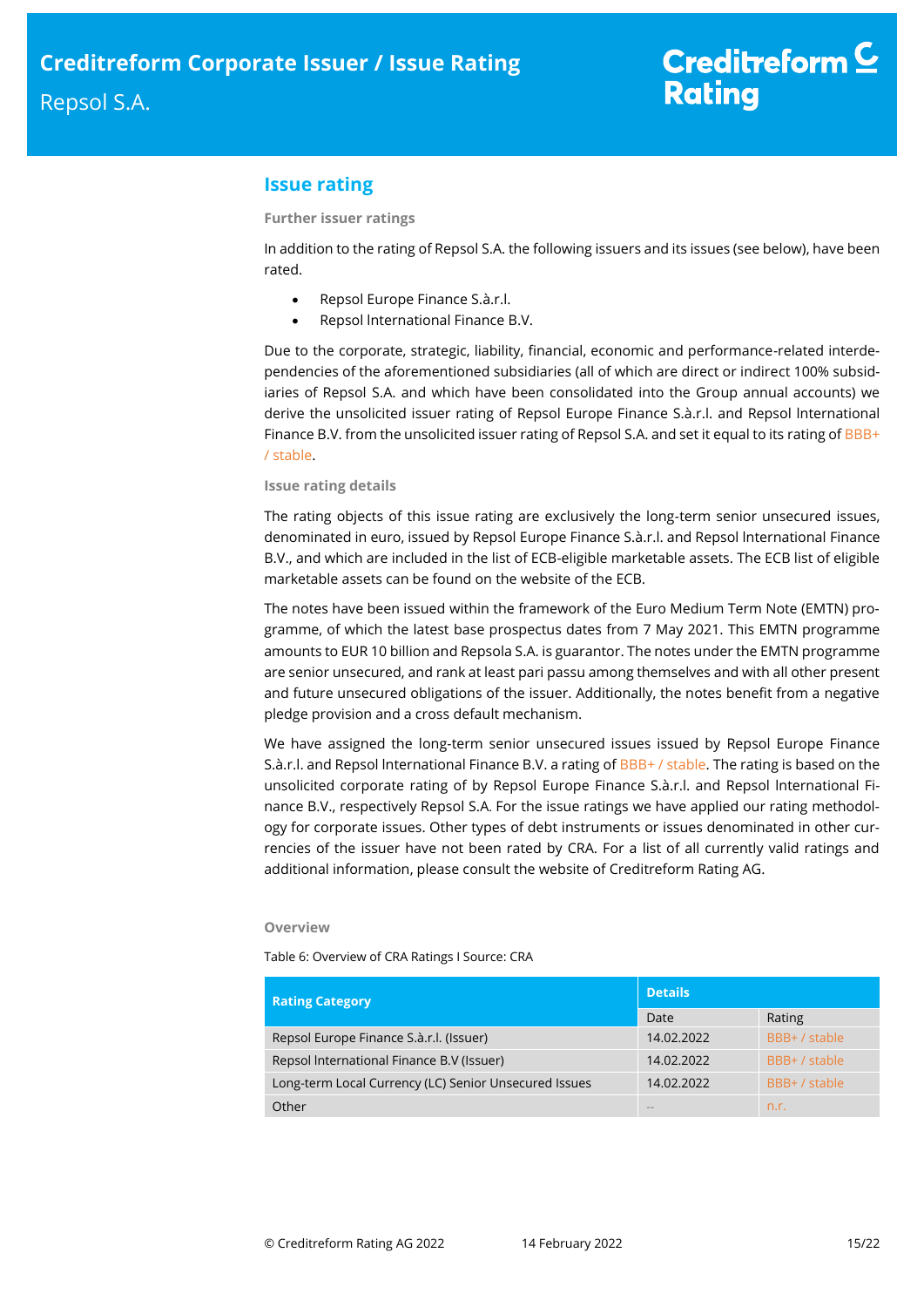| <b>Overview of 2022 EMTN Programme</b> |                                                                                                                                       |             |                                   |  |  |  |  |
|----------------------------------------|---------------------------------------------------------------------------------------------------------------------------------------|-------------|-----------------------------------|--|--|--|--|
| Volume                                 | EUR 10,000,000,000                                                                                                                    | Maturity    | Depending on re-<br>spective bond |  |  |  |  |
| <b>Issuer / Guarantor</b>              | Finance<br>Europe<br>Repsol<br>S.à.r.l. (Issuer)<br>Repsol International<br>∠Fi-7<br>nance B.V (Issuer)<br>Repsol S.A.<br>(Guarantor) | Coupon      | Depending on re-<br>spective bond |  |  |  |  |
| Arranger                               | <b>BofA Securities</b>                                                                                                                | Currency    | Depending on re-<br>spective bond |  |  |  |  |
| Credit enhancement                     | none                                                                                                                                  | <b>ISIN</b> | Depending on re-<br>spective bond |  |  |  |  |

Table 7: Overview of 2022 Euro Medium Note Programme I Source: Base Prospectus dated 7.05.2021

All future LT LC senior unsecured Notes issued by Repsol Europe Finance S.à.r.l. and Repsol lnternational Finance B.V., which have similar conditions to the current EMTN programme, denominated in Euro and included in the list of ECB-eligible marketable assets will, until further notice, receive the same ratings as the current LT LC senior unsecured Notes issued under the EMTN programme. Notes issued under the programme in any currency other than euro, or other types of debt instruments, have not yet been rated by CRA. For a list of all currently valid ratings and additional information, please consult the website of Creditreform Rating AG. For the time being, other emission classes or programmes (such as the Commercial Paper Programme) and issues that do not denominate in euro will not be assessed.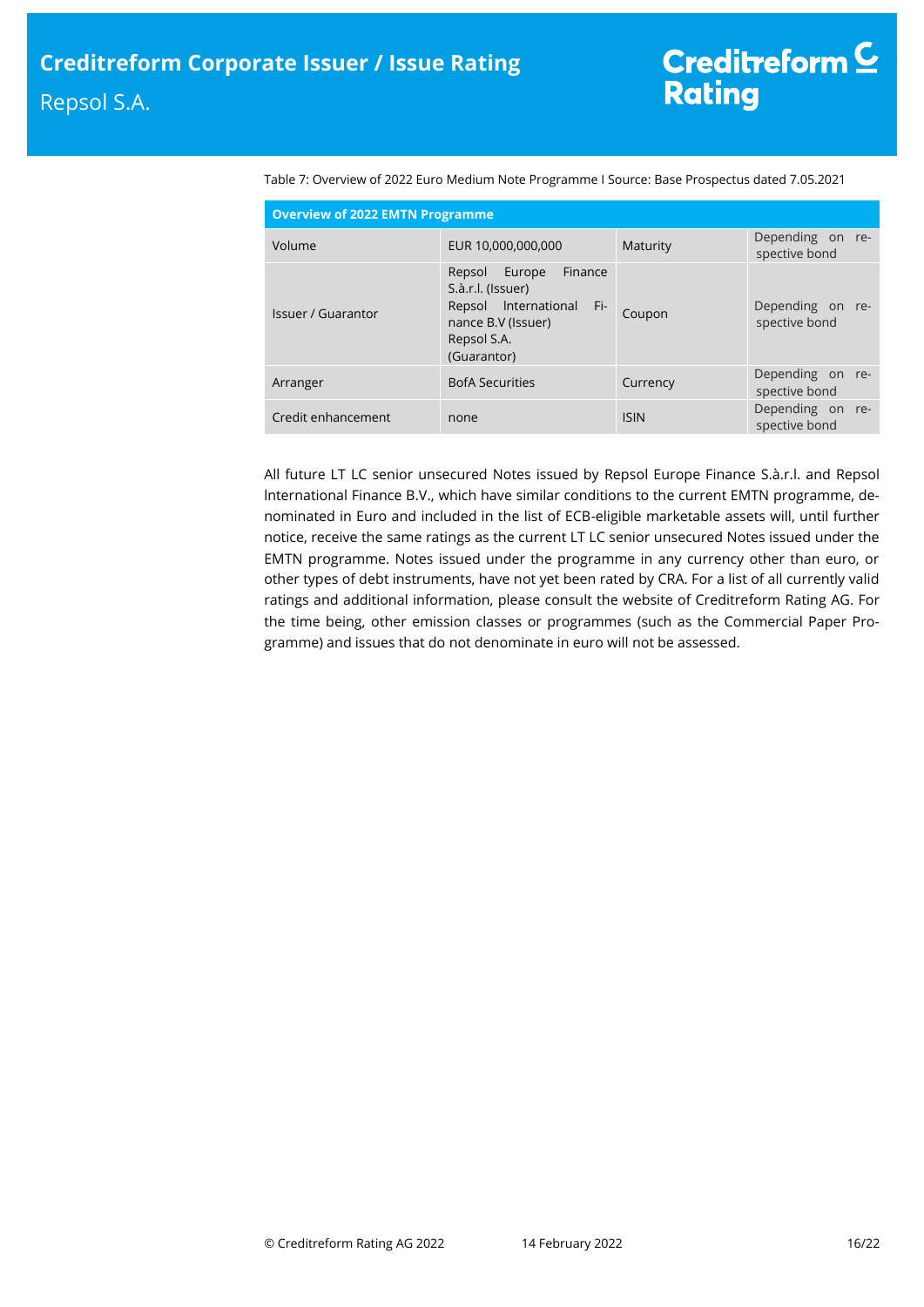# **Financial ratio analysis**

Table 8: Financial key ratios |Source: Repsol annual report 2020, structured by CRA

| <b>Asset structure</b>                       | 2017   | 2018   | 2019                         | 2020     |
|----------------------------------------------|--------|--------|------------------------------|----------|
| Fixed asset intensity (%)                    | 71.04  | 66.48  | 65.31                        | 67.13    |
| Asset turnover                               | 0.78   | 0.93   | 0.93                         | 0.68     |
| Asset coverage ratio (%)                     | 79.59  | 85.52  | 75.02                        | 71.29    |
| Liquid funds to total assets                 | 8.65   | 8.87   | 5.76                         | 9.78     |
| <b>Capital structure</b>                     |        |        |                              |          |
| Equity ratio (%)                             | 45.97  | 46.57  | 41.44                        | 39.77    |
| Short-term debt ratio (%)                    | 22.71  | 23.82  | 29.14                        | 23.80    |
| Long-term debt ratio (%)                     | 10.57  | 10.29  | 7.56                         | 8.08     |
| Capital lock-up period (in days)             | 23.98  | 23.74  | 26.92                        | 27.10    |
| Trade-accounts payable ratio (%)             | 5.15   | 6.01   | 7.03                         | 5.59     |
| Short-term capital lock-up (%)               | 20.51  | 16.85  | 19.49                        | 20.67    |
| Gearing                                      | 0.99   | 0.96   | 1.27                         | 1.27     |
| Leverage                                     | 2.31   | 2.16   | 2.27                         | 2.46     |
| <b>Financial stability</b>                   |        |        |                              |          |
| Cash flow margin (%)                         | 4.99   | 7.44   | 6.07                         | 1.85     |
| Cash flow ROI (%)                            | 3.93   | 6.89   | 5.78                         | 1.37     |
| Total debt / EBITDA adj.                     | 4.98   | 4.34   | 7.00                         | 12.58    |
| Net total debt / EBITDA adj.                 | 4.18   | 3.62   | 6.31                         | 10.54    |
| ROCE (%)                                     | 10.85  | 14.82  | 6.62                         | $-0.41$  |
| Total debt repayment period                  | 19.28  | 8.22   | $\qquad \qquad \blacksquare$ | 20.29    |
| <b>Profitability</b>                         |        |        |                              |          |
| Gross profit margin (%)                      | 25.87  | 22.47  | 23.61                        | 21.83    |
| <b>EBIT interest coverage</b>                | 7.19   | 8.19   | 5.23                         | 0.03     |
| <b>EBITDA</b> interest coverage              | 12.56  | 13.44  | 11.45                        | 6.52     |
| Ratio of personnel costs to total costs (%)  | 4.52   | 3.75   | 3.94                         | 5.65     |
| Ratio of material costs to total costs (%)   | 74.25  | 77.59  | 76.39                        | 77.75    |
| Cost income ratio (%)                        | 93.11  | 93.85  | 95.95                        | 98.17    |
| Ratio of interest expenses to total debt (%) | 1.56   | 1.41   | 1.29                         | 1.28     |
| Return on investment (%)                     | 4.97   | 5.22   | $-6.36$                      | $-6.48$  |
| Return on equity (%)                         | 9.25   | 9.51   | $-16.27$                     | $-17.01$ |
| Net profit margin (%)                        | 5.16   | 4.72   | $-7.68$                      | $-10.17$ |
| Operating margin (%)                         | 7.68   | 6.66   | 4.14                         | 0.03     |
| <b>Liquidity</b>                             |        |        |                              |          |
| Cash ratio (%)                               | 38.08  | 37.23  | 19.75                        | 41.08    |
| Quick ratio (%)                              | 92.18  | 101.11 | 79.38                        | 97.63    |
| Current ratio (%)                            | 127.51 | 140.72 | 119.01                       | 138.12   |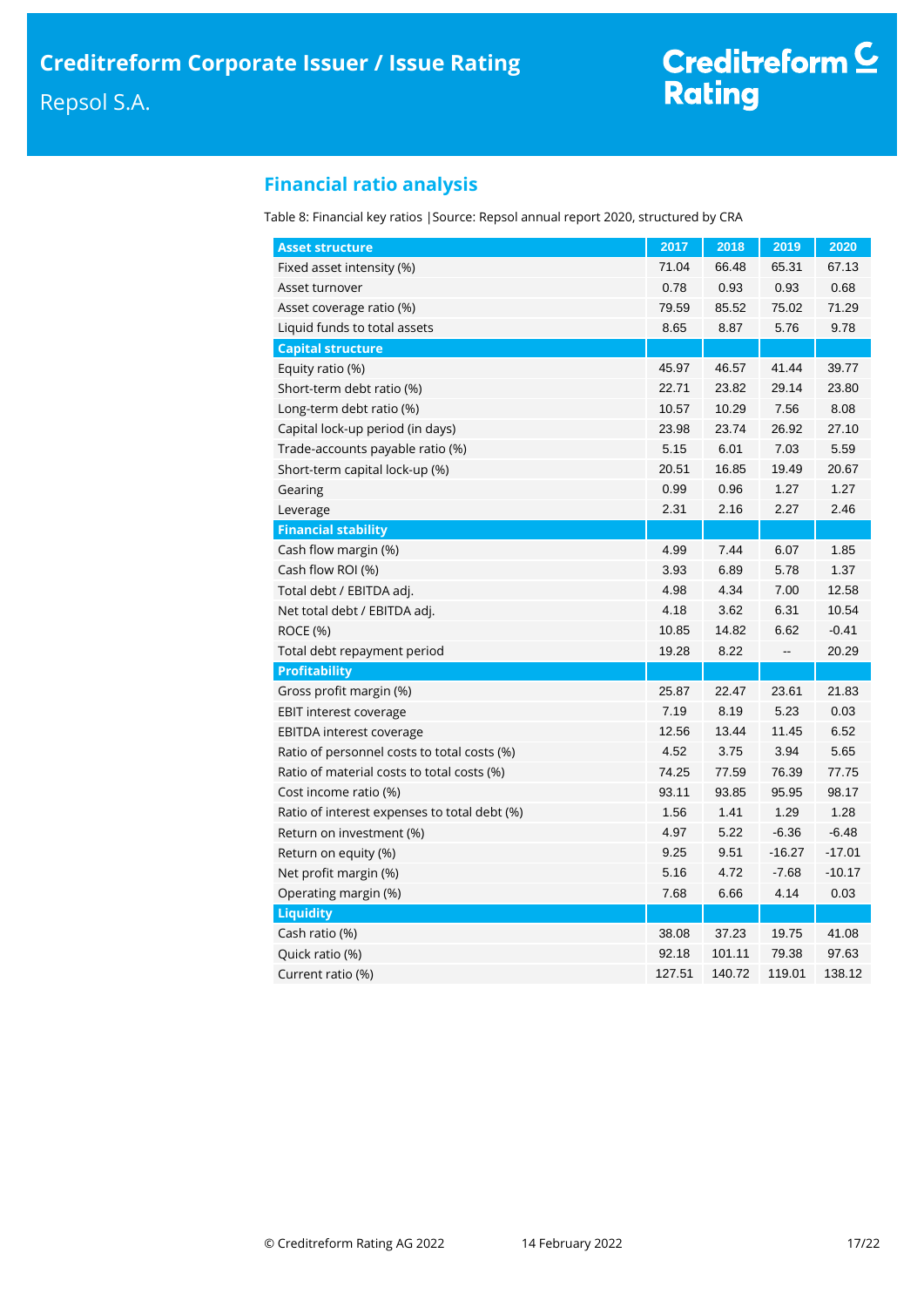# **Appendix**

### **Rating history**

The rating history is available under [https://www.creditreform-rating.de/en/ratings/published](https://www.creditreform-rating.de/en/ratings/published-ratings.html)[ratings.html.](https://www.creditreform-rating.de/en/ratings/published-ratings.html)

Table 9: Corporate Issuer Rating of Repsol S.A.

| Event          |            | Rating created   Publication date | Monitoring until   Result   |               |
|----------------|------------|-----------------------------------|-----------------------------|---------------|
| Initial rating | 14.02.2022 | www.creditreform-rating.de        | Withdrawal of the<br>rating | BBB+ / stable |

Table 10: Corporate Issuer Rating of Repsol Europe Finance S.à.r.l.

| Event          |            | <b>Rating created Publication date</b> | Monitoring until Result     |               |
|----------------|------------|----------------------------------------|-----------------------------|---------------|
| Initial rating | 14.02.2022 | www.creditreform-rating.de             | Withdrawal of the<br>rating | BBB+ / stable |

Table 11: Corporate Issuer Rating of Repsol lnternational Finance B.V.

| Event          |            | <b>Rating created Publication date</b> | Monitoring until   Result   |               |
|----------------|------------|----------------------------------------|-----------------------------|---------------|
| Initial rating | 14.02.2022 | www.creditreform-rating.de             | Withdrawal of the<br>rating | BBB+ / stable |

Table 12: LT LC Senior Unsecured Issues issued by Repsol Europe Finance S.à.r.l.

| Event          |            | Rating created   Publication date | Monitoring until   Result   |               |
|----------------|------------|-----------------------------------|-----------------------------|---------------|
| Initial rating | 14.02.2022 | www.creditreform-rating.de        | Withdrawal of the<br>rating | BBB+ / stable |

Table 13: LT LC Senior Unsecured Issues issued by Repsol lnternational Finance B.V.

| Event          |            | <b>Rating created Publication date</b> | Monitoring until   Result   |               |
|----------------|------------|----------------------------------------|-----------------------------|---------------|
| Initial rating | 14.02.2022 | www.creditreform-rating.de             | Withdrawal of the<br>rating | BBB+ / stable |

### **Regulatory requirements**

The rating<sup>5</sup> was not endorsed by Creditreform Rating AG (Article 4 (3) of the CRA-Regulation).

The present rating is, in the regulatory sense, an unsolicited rating, that is public. The analysis was carried out on a voluntary basis by Creditreform Rating AG, which was not commissioned by the Issuer or any other third party to prepare the present rating.

<sup>&</sup>lt;sup>5</sup> In these regulatory requirements the term "rating" is used in relation to all ratings issued by Creditreform Rating AG in connection to this report. This may concern several companies and their various issues.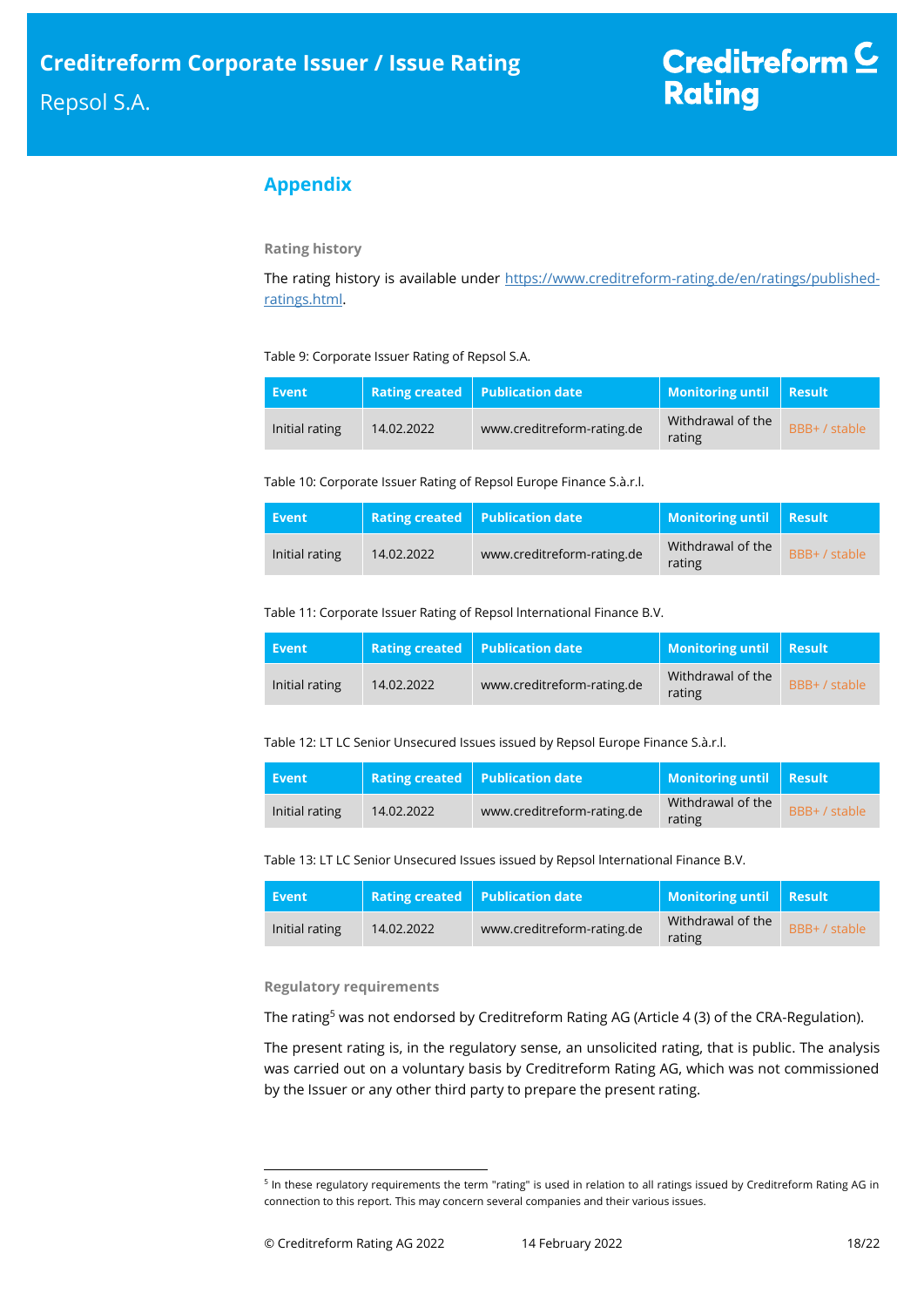The rating is based on the analysis of published information and on internal evaluation methods for the assessment of companies and issues. The rating object was informed of the intention of creating or updating an unsolicited rating before the rating was determined.

The rating object participated in the creation of the rating as follows:

| Unsolicited Corporate Issuer / Issue Rating            |    |  |
|--------------------------------------------------------|----|--|
| With rated entity or related third party participation | No |  |
| With access to internal documents                      | No |  |
| With access to management                              | No |  |

The rating was conducted based on the following information.

| <b>List of documents</b>                                                           |
|------------------------------------------------------------------------------------|
| <b>Accounting and controlling</b>                                                  |
| Repsol Group - Annual Financial Report 2020, 2019, 2018, 2017<br>Q3 2021 Results   |
| <b>Finance</b>                                                                     |
| Base Prospectus EMTN-Programme 7 May-2021<br>Strategic Plan Presentation 2021-2025 |
| <b>Additional documents</b>                                                        |
| Sustainability Report<br>Press and Website                                         |

A management meeting did not take place within the framework of the rating process.

The documents and information gathered were sufficient to meet the requirements of Creditreform Rating AG's rating methodologies.

The rating was conducted based on the following rating methodologies and the basic document.

| 29.05.2019   |
|--------------|
| October 2016 |
| January 2018 |
|              |

The documents contain a description of the rating categories and a definition of default.

The rating was carried out by the following analysts:

| <b>Name</b>         | <b>Function</b> | Mail-Address                       |
|---------------------|-----------------|------------------------------------|
| Christina Sauerwein | Lead-analyst    | C.Sauerwein@creditreform-rating.de |
| Tim Winkens         | Analyst         | T.Winkens@creditreform-rating.de   |

The rating was approved by the following person (person approving credit ratings, PAC):

| Name                    | <b>Function</b> | Mail-Address                       |
|-------------------------|-----------------|------------------------------------|
| <b>Philip Michaelis</b> | <b>PAC</b>      | P.Michaelis@creditreform-rating.de |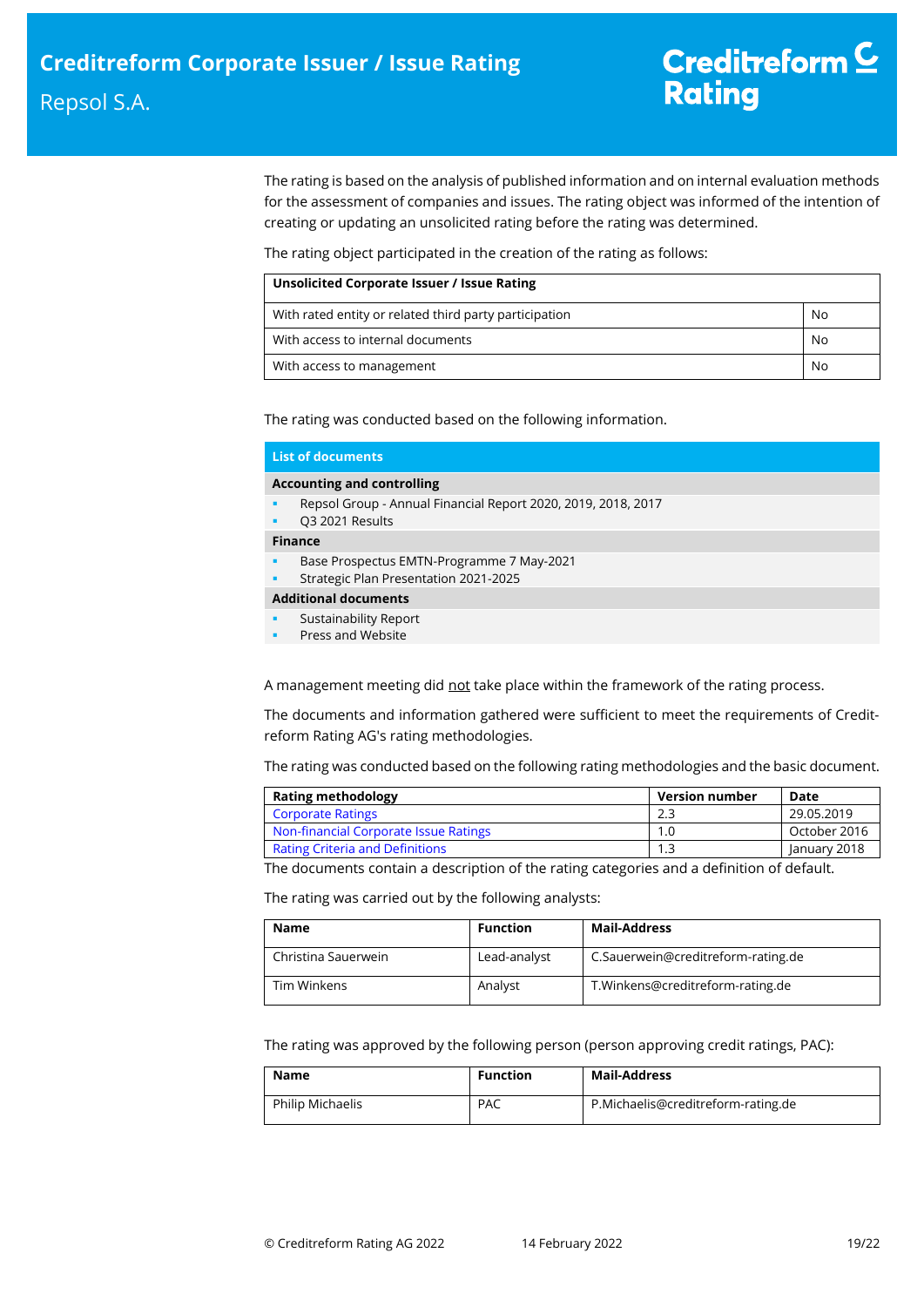# Creditreform  $C$ **Rating**

On 14 February 2022, the analysts presented the rating to the rating committee and the rating was determined. The rating result was communicated to the company on14 February 2022. There has not been a subsequent change to the rating.

The rating will be monitored until Creditreform Rating AG withdraws the rating. The rating can be adjusted as part of the monitoring, if crucial assessment parameters change.

In 2011, Creditreform Rating AG was registered within the European Union according to EU Regulation 1060/2009 (CRA-Regulation). Based on this registration, Creditreform Rating AG is allowed to issue credit ratings within the EU and is bound to comply with the provisions of the CRA-Regulation.

### **ESG-factors**

You can find out whether ESG factors were relevant to the rating in the upper section of this rating report "Relevant rating factors".

A general valid description for Creditreform Rating AG, as well as a valid description of corporate ratings for understanding and assessing ESG factors in the context of the credit rating process, can be foun[d here.](https://creditreform-rating.de/en/about-us/regulatory-requirements.html?file=files/content/downloads/Externes%20Rating/Regulatorische%20Anforderungen/EN/Ratingmethodiken%20EN/The%20Impact%20of%20ESG%20Factors%20on%20Credit%20Ratings.pdf)

### **Conflict of interests**

No conflicts of interest were identified during the rating process that might influence the analyses and judgements of the rating analysts involved or any other natural person whose services are placed at the disposal or under the control of Creditreform Rating AG and who are directly involved in credit rating activities or in approving credit ratings and rating outlooks.

In the event of providing ancillary services to the rated entity, Creditreform Rating AG will disclose all ancillary services in the credit rating report.

### **Rules on the presentation of credit ratings and rating outlooks**

The approval of credit ratings and rating outlooks follows our internal policies and procedures. In line with our "Rating Committee Policy", all credit ratings and rating outlooks are approved by a rating committee based on the principle of unanimity.

To prepare this credit rating, Creditreform Rating AG has used following substantially material sources:

### Corporate issuer rating:

- 1. Annual report
- 2. Website
- 3. Internet research

### Corporate issue rating:

- 1. Corporate issuer rating incl. information used for the corporate issuer rating
- 2. Documents on issues / instruments

There are no other attributes and limitations of the credit rating or rating outlook other than those displayed on the Creditreform Rating AG website. Furthermore, Creditreform Rating AG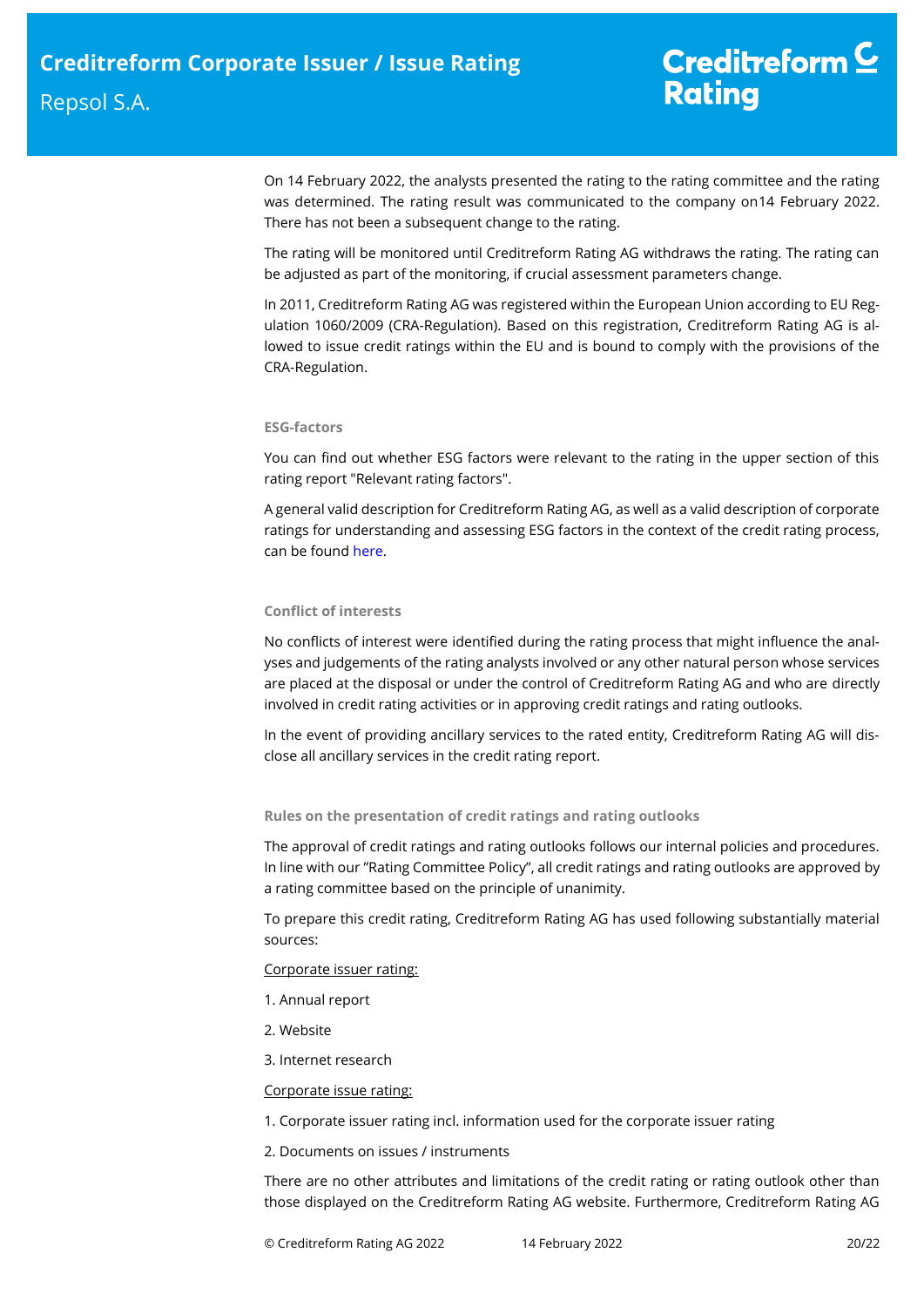considers as satisfactory the quality and extent of information available on the rated entity. With respect to the rated entity, Creditreform Rating AG regarded available historical data as sufficient.

Between the time of disclosure of the credit rating to the rated entity and the public disclosure, no amendments were made to the credit rating.

The Basic Data Information Card indicates the principal methodology or version of methodology that was used in determining the rating, with a reference to its comprehensive description.

In cases where the credit rating is based on more than one methodology or where reference only to the principal methodology might cause investors to overlook other important aspects of the credit rating, including any significant adjustments and deviations, Creditreform Rating AG explains this fact in the credit rating report and indicates how the different methodologies or other aspects are taken into account in the credit rating. This information is integrated in the credit rating report.

The meaning of each rating category, the definition of default or recovery and any appropriate risk warning, including a sensitivity analysis of the relevant key rating assumptions such as mathematical or correlation assumptions, accompanied by worst-case scenario credit ratings and best-case scenario credit ratings are explained.

The date at which the credit rating was initially released for distribution and the date when it was last updated, including any rating outlooks, is indicated clearly and prominently in the Basic Data Information Card as a "rating action"; initial release is indicated as "initial rating", other updates are indicated as an "update", "upgrade" or "downgrade", "not rated", "confirmed", "selective default" or "default".

In the case of a rating outlook, the time horizon is provided during which a change in the credit rating is expected. This information is available within the Basic Data Information Card.

In accordance with Article 11 (2) EU-Regulation (EC) No 1060/2009, a registered or certified credit rating agency shall make available, in a central repository established by ESMA, information on its historical performance data including the rating transition frequency and information about credit ratings issued in the past and on their changes. Requested data are available at the ESMA [website.](https://cerep.esma.europa.eu/cerep-web/statistics/defaults.xhtml)

An explanatory statement of the meaning of Creditreform Rating AG's default rates are available in the credit rating methodologies disclosed on the website.